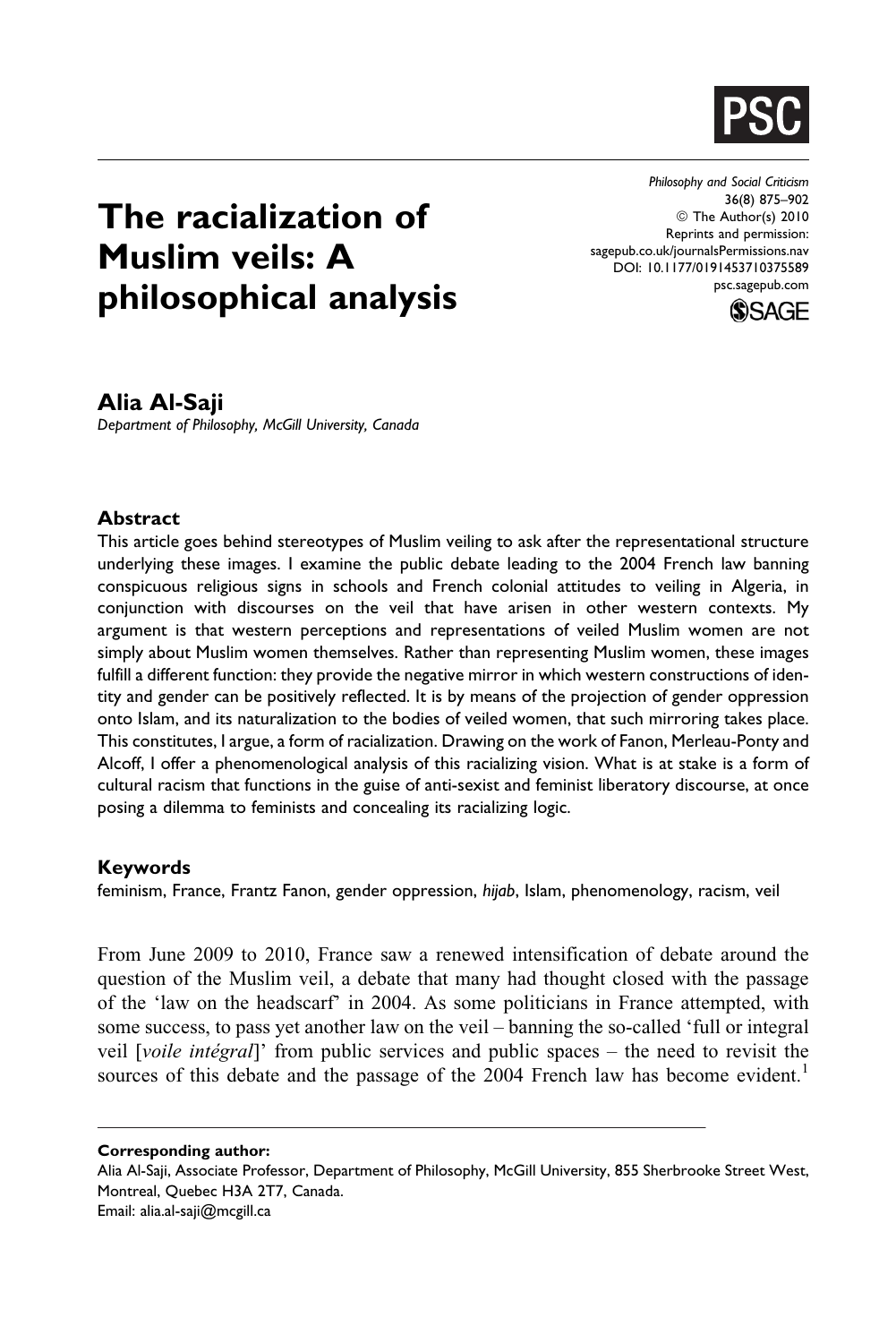Whence these recurrent representations of, and this obsession with, Muslim veils? How are we to understand the persistence of discourses on the veil, repetitive in their representational logic, despite their manifestly diverse formulations and the differing veiling practices and contexts upon which they focus?

France passed the law that banned wearing what were termed 'conspicuous [*ostensi*ble]' religious signs in public schools in March 2004. Though seeming to include all religious signs, both the debate leading up to the passage of the law and the majority of cases to which the law was applied concerned girls wearing the Muslim headscarf [le foulard *islamique*], or 'veil [*le voile*]', in schools.<sup>2</sup> This law has been described as a specifically French phenomenon; whereas proponents of the law saw it as a sign of France's rigorous secularism [*laicité*] and commitment to gender equality,<sup>3</sup> opponents saw it as a symptom of France's colonial and racist history.<sup>4</sup> While I do not mean to contest the latter claim and certainly wish to acknowledge the specificities of a context in which cultural perceptions of the Muslim veil led to a legal redefinition of educational space, I believe it is too narrow to limit the discourse on the veil to a 'French exception'. Many aspects of the passage of this law are specific to the French context: the definition of *laicité*, the opposition of republican values to 'communitarianism', the assertion of a centralized and homogeneous sense of nation, both within Europe and in relation to immigrant and 'ethnic' populations, and the way this ideal of citizenship was supposed to be instantiated through the public school system. Yet the argument regarding gender oppression, which I will argue was central and which finally facilitated passage of the law (section 1), has echoes in other times and contexts. Indeed, though gender is not mentioned in the text of the law, the metonymical identification of veiling not only with religion (specifically Islam) but with gender oppression provided the crucial impetus for the law. Moreover, such representations of the Muslim veil are neither new to the French context, as the colonial project to unveil Algerian women attests, nor are they restricted to France.<sup>5</sup>

Western representations of veiled Muslim women have multiplied in recent memory. In 2001, alleged moral arguments for the United States' war on Afghanistan were formulated through an appeal to the liberation of Afghan women. The image of the burqa-covered body of the Afghan woman became the symbol for the oppression of women under Taliban rule. This representation conflated various historical factors that had contributed to women's situation in Afghanistan, attributing that situation to a unitary source, an 'Islamic fundamentalism' immediately identifiable with the burqa. No less problematic (though seemingly less dramatic) representations of Muslim veils have arisen in other multi-cultural contexts, including the Canadian one from which I write. In 2007 and again in 2010 in Quebec, veiled girls and women were repeatedly marked for exclusion from various domains of public life, including sporting tournaments, educational institutions and voting booths.<sup>6</sup> Whether represented as dangerous and immobilizing or recalcitrant and obfuscating, veiling became the focus of a public debate in which Muslim women themselves did not have a voice.

From France to the United States and Canada, these diverse examples hold structural commonalties. My point is neither that the content of images is identical, nor that misrepresentation of the veil is inevitable. My aim, rather, is to describe a representational schema that predominates in discourses on the veil – one whereby gender oppression is naturalized to the Muslim veil – and to point to the perils that attend such representations.<sup>7</sup>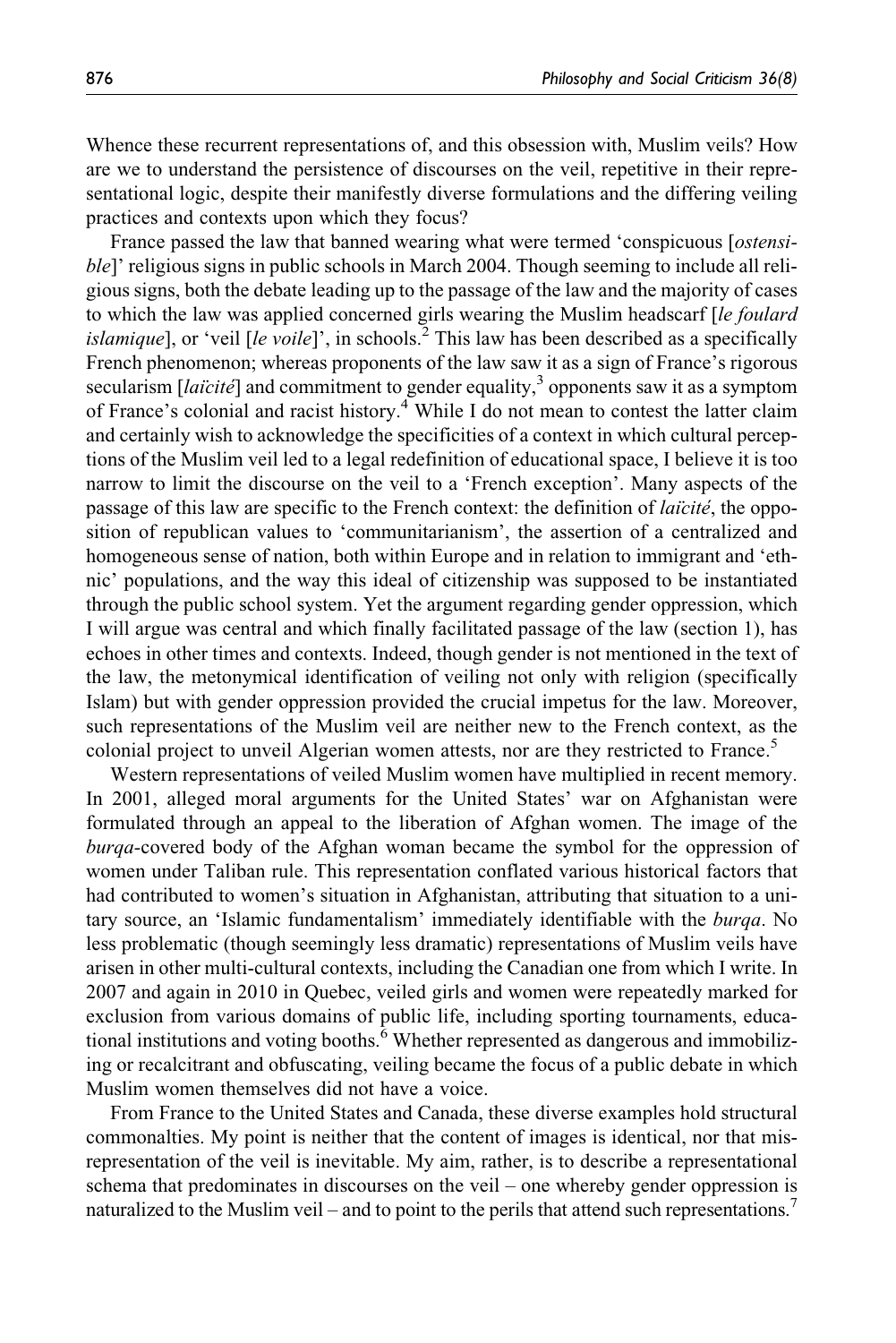In this sense, even seemingly 'authentic' or 'innocent' images function within a framework where their reception may be over-determined in advance, apart from the intentions of their authors. Attempts to subvert this structure of representation require both awareness of its hold in the imagination – its role in defining notions of identity that rely on a dichotomous construction of the 'other' – and attention to the invisibility of this structure, an invisibility that sustains the 'naturalness' of the notions of identity in question. Moreover, understanding the ways in which images of the veil participate in the construction of gendered, 'western' identities is crucial for feminist theory. In speaking of and for other 'oppressed' women, specifically Muslim women, feminist theory needs to be aware of the ways in which it enters a discursive field mapped in advance. If it is to destabilize rather than reinforce dichotomies such as Islamic-western or oppressive-free, a certain hesitation with respect to feminism's own position in this field, its blind spots and exclusions and its potential for cooption, is called for.

That western representations of veiled women very often misrepresent the lived experiences of Muslim women and the diverse meanings of veiling has been clearly shown by other theorists.<sup>8</sup> My purpose in this article is to understand the mechanism that sustains these representations in the 'western' imaginary. My argument is that western representations of veiled Muslim women are not simply *about* Muslim women themselves. Rather than *representing* Muslim women, these images fulfill a different function: they provide the foil or negative mirror in which western constructions of identity and gender can be positively *reflected*.<sup>9</sup> It is by means of the projection of gender oppression onto Islam, specifically onto the bodies of veiled women, that such mirroring takes place. This constitutes – I argue drawing critically on Frantz Fanon and feminist theory – a form of racialization (sections 2 and 3). What is at stake here is a form of cultural racism that hides itself under the guise of anti-sexist and even feminist liberatory discourse. The naturalization of gender oppression to veiled Muslim women thus permits the norm of western womanhood to be constituted as 'free' of such oppression, as the only imaginable mode of female subjectivity.

It is my claim, then, that images of veiled Muslim women play a constitutive role in many patriarchal narratives in the West. That the image of the Muslim woman forms a kind of 'constitutive outside' (to use Judith Butler's term) explains the exclusionary and silencing function played by this representation.<sup>10</sup> Although what is represented as inevitably oppressive is the Muslim veil in general, it is representations of the veil themselves that demand and enforce the exclusion of Muslim women.<sup>11</sup> Hence, in diverse contexts from France to Quebec, images of the veil have as their counterpart policies that enact the exclusion of veiled women (section 4). In this regard, the relative intransigence of colonial and contemporary western representations of Muslim women – their surprising immunity to empirical cases and counter-examples – reveals something of the mechanism at play. These representations put Muslim women in positions scripted in advance, where veiling is constituted as the equivalent of *de-subjectification* – a lack of subjectivity, a victimhood or voicelessness, that these images in turn work to enforce.

Though my focus in this article is the French context, both contemporary and colonial (sections 1 and 2), other western discourses on the veil should not be lost from view and they serve to frame the more general analyses of sections 3 and 4. Although the term 'West' is an admittedly inadequate notion – especially if it is taken to refer to a unitary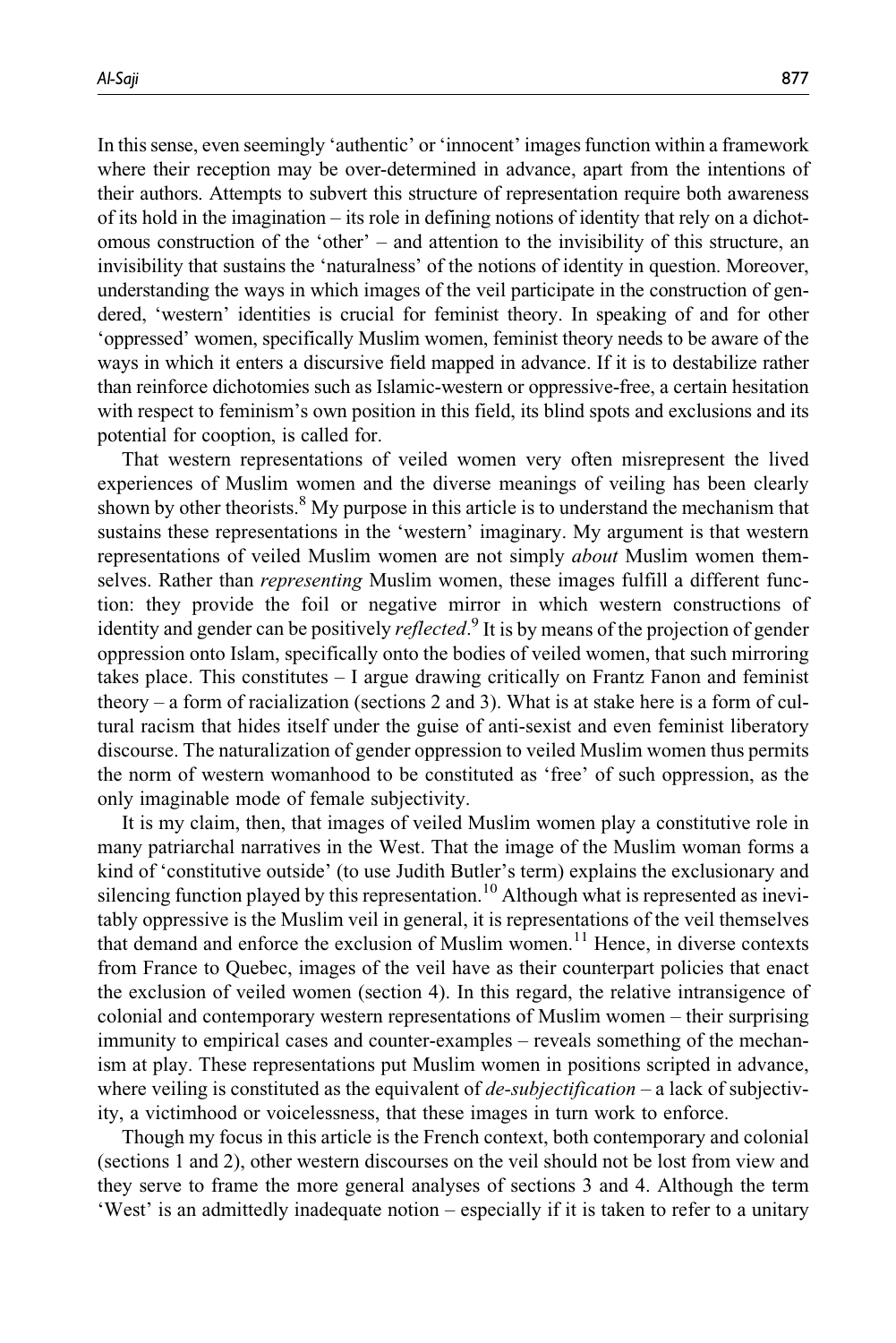geographical entity or pre-existent identity – my aim in using the term is to designate a cultural and discursive construct in formation.12 The 'West' is an imaginary formation that constitutes itself through representations of its (racialized and gendered) 'others'. Seemingly marginal images of veiled Muslim women play a central role in this imaginary construct, underwriting the binary of freedom and oppression and the modes of gender and subjectivity through which the 'West' maintains its imaginary borders. 'Western' representations of veiled women tend to flatten and homogenize in ways that are not only reductive of Muslim women but that attempt to normalize and circumscribe what is defined as 'West'.

# 1 The question of the 'veil' in the contemporary French context

On 15 March 2004, the law banning the wearing of conspicuous religious signs<sup>13</sup> was passed in France.<sup>14</sup> The law is commonly referred to as the law on the headscarf or veil, 'la loi sur le foulard', a name which reflects the main religious sign that the law has targeted and to which it has been applied. It should be noted that the terms 'veil [le voile]' and 'Islamic (head)scarf [le foulard islamique]' were both used during the debate leading up to the French law.<sup>15</sup> Both terms can be questioned. The Arabic term, *hijab*, did not have currency in the French context, was too foreign to the general public, and so was very little used.<sup>16</sup> 'Islamic headscarf' is then the French alternative to this term, <sup>17</sup> adapting an innocuous and familiar article of clothing, le foulard, to an apparently alien religious sense, 'Islamic'. There is a tension here between the scarf, as a mere article of clothing with seemingly practical and varied uses, and the perceived religious and symbolic weight of the specifically Islamic headscarf. This generates the impression that the article of clothing is a mere symbol and that it can be removed without affecting the bodily sense of self of the woman wearing it. In particular, a *foulard* could be worn around the neck or shoulders rather than the head without its ceasing to be a *foulard* (hence the 'compromise' offered to the young Muslim women in Creil, at the onset of the controversy in 1989, that they drop their headscarves to their shoulders in the classroom).<sup>18</sup> What is elided in the use of the term *foulard* is the cultural-religious bodily practice that veiling defines, as well as the complex and dynamic history in which it participates.<sup>19</sup>

The other term used, the 'veil', succeeds in evoking a history, but one of negative and exotic stereotypes and static, 'regressive' gender practices. 'Veil' is a term that recalls orientalist and colonialist images of Muslim cultures, presenting in a homogeneous way what are historically dynamic and culturally distinctive modes of feminine dress. (Hence the *chador, burqa, niqab* and *hijab* could all be considered forms of veiling, yet in fact designate different forms of dress, contextual significance, and degrees of covering.<sup>20</sup>) To the extent that it is this western representation with its colonial heritage that I wish to critically analyse in this article, I will be employing the term 'veil'. But the limits of my presentation, and of the term itself, should be kept in mind. Specifically, this article does not have within its scope an extensive study of histories, empirical cases, or individual experiences of veiling and unveiling. It does not take up the theological question of veiling; it is neither an apology nor a condemnation of Muslim veils, but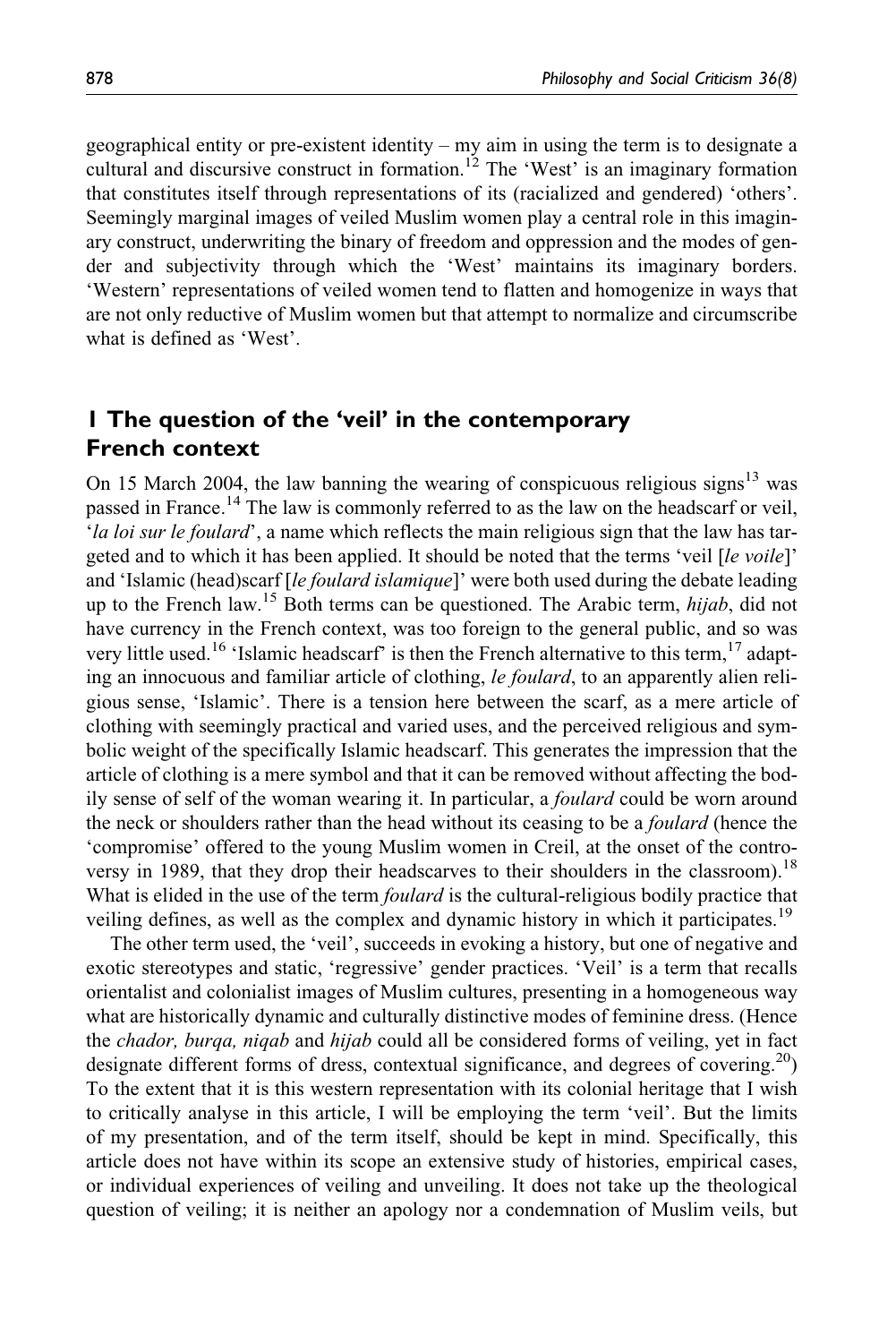attempts, as much as possible, to bracket these questions in order to study the role that representations and discourses of the veil play in the western context.

In the French context, there are at least two historical moments when Muslim veils have become major focal points: the colonial project to unveil Algerian women (which I will discuss in section 2 in relation to Frantz Fanon's essay on Algeria) and the contemporary debate around Muslim girls wearing the veil in schools. What, it could be asked, did the Muslim veil come to mean in the contemporary French context, so that a law was called for to exclude it from public schools? Only when the meaning of veiling became inextricably tied to 'gender oppression', I argue, did passage of the law become possible. (Hence, I do not dispute the importance of the framework of *laicité* for the law, but question its sufficiency.) In order to show this, I analyse three aspects of the contemporary French discourse on the veil: (1) the kinds of arguments employed in the debate leading up to the law on the veil; (2) the implication of feminism in the pro-law movement; (3) the use of the term 'conspicuous [ostensible]' in the formulation of the law.

The contemporary discourse on the veil is understood to have begun in 1989 when three girls wearing the veil were suspended from their *collège* in Creil (Oise).<sup>21</sup> The Minister of Education at the time, Lionel Jospin, in an attempt to contain the issue, appealed to the Conseil d'Etat for a clarification of the existing law (the 1905 law on *laicité*). The Conseil d'Etat emphasized that students be allowed 'freedom of conscience' and hence the right to wear religious signs, so long as this did not take the form of proselytism.<sup>22</sup> In effect, this meant that veiling had to be considered on a caseby-case basis.<sup>23</sup> The debate was revived in 1994 when the then Minister of Education, François Bayrou, issued a general interdiction on veiling in schools, interpreting every case of the veil as 'ostentatoire' in itself. This was, however, not upheld by the Conseil d'E´tat, which again referred to the law of 1905 in pointing to the fact that religious signs could not automatically be interpreted as contrary to *laicité*. Interestingly, it is these decisions by the Conseil d'Etat that meant that a new law was needed, *if* there were to be a general ban on the veil in public schools.

Appealing to the tradition of *laicité*, the specifically French-republican version of secularism, does not sufficiently answer the question of how the law on the veil came to appear as necessary in the contemporary French context. Indeed, as some commentators have pointed out, the arguments for such an interdiction based solely on secular grounds did not have sufficient weight (even though the law of 2004 was eventually interpreted as an extension of French secularism).<sup>24</sup> Other arguments were needed before enough momentum could be generated for a law to be passed. This is where I see the argument for gender equality, naturalized as a French republican value, as entering the scene. In this argument, the veil is equated with the oppression of women in Islam, both in other countries like Iran, Algeria and Afghanistan, but also in the French suburbs [banlieues] themselves. It is as a symbol of Islamic gender oppression that the veil should be banned from public schools, a space where gender equality is presumed (or desired).<sup>25</sup> Though such an argument had been articulated by some French feminists and intellectuals in  $1989<sub>1</sub><sup>26</sup>$  it became a consistent staple of popular media and political discourse around the veil from the late 1990s onward.<sup>27</sup> Indeed, this argument came to the fore during the hearings of the Stasi Commission (the commission instituted in 2003 by the then President, Jacques Chirac, to reflect on the application of the principle of *laicité* in the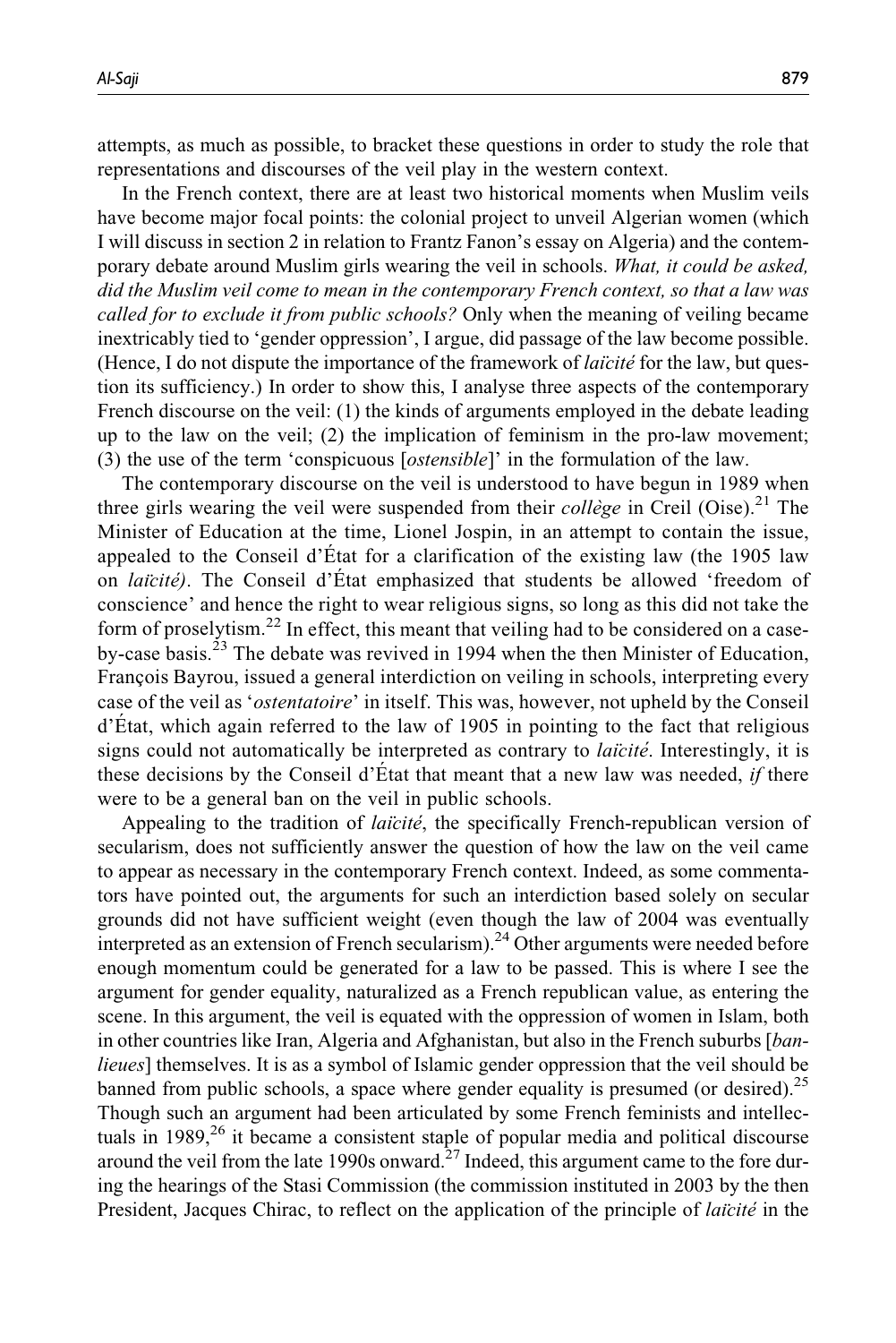republic).<sup>28</sup> In the commission's report, gender equality was quickly emphasized as continuous with *laicité* and a core French value; the report also outlined how the French state had failed to protect young Muslim women in the suburbs from communal or Islamic forms of gender oppression.<sup>29</sup>

It should be noted that the Muslim veil takes on a restrictive meaning in this framework, signifying universally and almost exclusively the oppression of women. Significantly, the veil becomes seen as more than just  $\alpha$  religious sign. It metonymically stands in not only for Islam but for the putative gender oppression of that religion – allowing a continual slippage in pro-law arguments between Islam as religion and Islam as essentially oppressive and hence problematic  $(|\ell|)$  patriarcat le plus dur de la  $plane$  ').<sup>30</sup> It is in the latter sense that the veil becomes a *conspicuous* religious sign. If they were simply religious, students' veils could be seen as expressions of freedom of conscience that should benefit from the protection of the 1905 law on *laicité*. But as an *oppressive* religious sign, the veil poses a challenge to that law, in particular if that law is understood also to imply gender equality. As unable to protect students from gender oppression, from assumed familial and religious coercion, the law of 1905 is construed as in need of a supplement (the new 2004 law).<sup>31</sup> In this line of argument, freedom from gender oppression effectively overwrites freedom of conscience, broadly defined within French secularism. Implicit in the pro-law argument is the assumption that veiled women cannot be understood to have freedom of conscience, since their agency or subjectivity has been mutilated by familial or communal forms of gender oppression; they have been de-subjectified.<sup>32</sup> Even in cases where young women insisted on their choice to wear the headscarf, their claims were interpreted as instances of bad faith that could not allow for genuine freedom or agency to be expressed.

Through this argument, the 2004 law was construed as a 'feminist' and anti-sexist law – as a way for French society to combat gender oppression in one of its last remaining outposts, within its Muslim communities and in its suburbs. (This was despite the absence of any mention of gender or equality in the text of the law.) Relying on the slippage between Islam and gender oppression, pro-law arguments were able to blur French state secularism (and French national identity to which secularism was posited as central) with gender equality. Through opposition to gender oppression in the guise of Islamic veiling, French society could be identified with a commitment to gender equality (which some commentators even assumed as already attained); a politics of anti-sexism could be endorsed that took as its target the Islamic other (in the suburbs) but did not seem to require any critical self-examination on the part of mainstream French society.<sup>33</sup> Absent was any clear consideration of whether gender equality was indeed part of the secular or national project and what degree of it had really been achieved. As a bastion of the secular project, the public school was seen as 'un lieu d'émancipation' in general – not merely neutral with respect to religion, but free of gender oppression.<sup>34</sup>

Although the law on the veil did not originate from French feminist circles, it polarized feminists in France in dramatic ways. The law posed for feminists what Christine Delphy has called a dilemma between anti-sexism and anti-racism.<sup>35</sup> Though Delphy shows how this dilemma was a false one and was based on a denial of the sexism of mainstream French society itself,<sup>36</sup> it is clear that this way of formulating the argument meant that many feminists took the anti-sexist route, or chose to remain silent.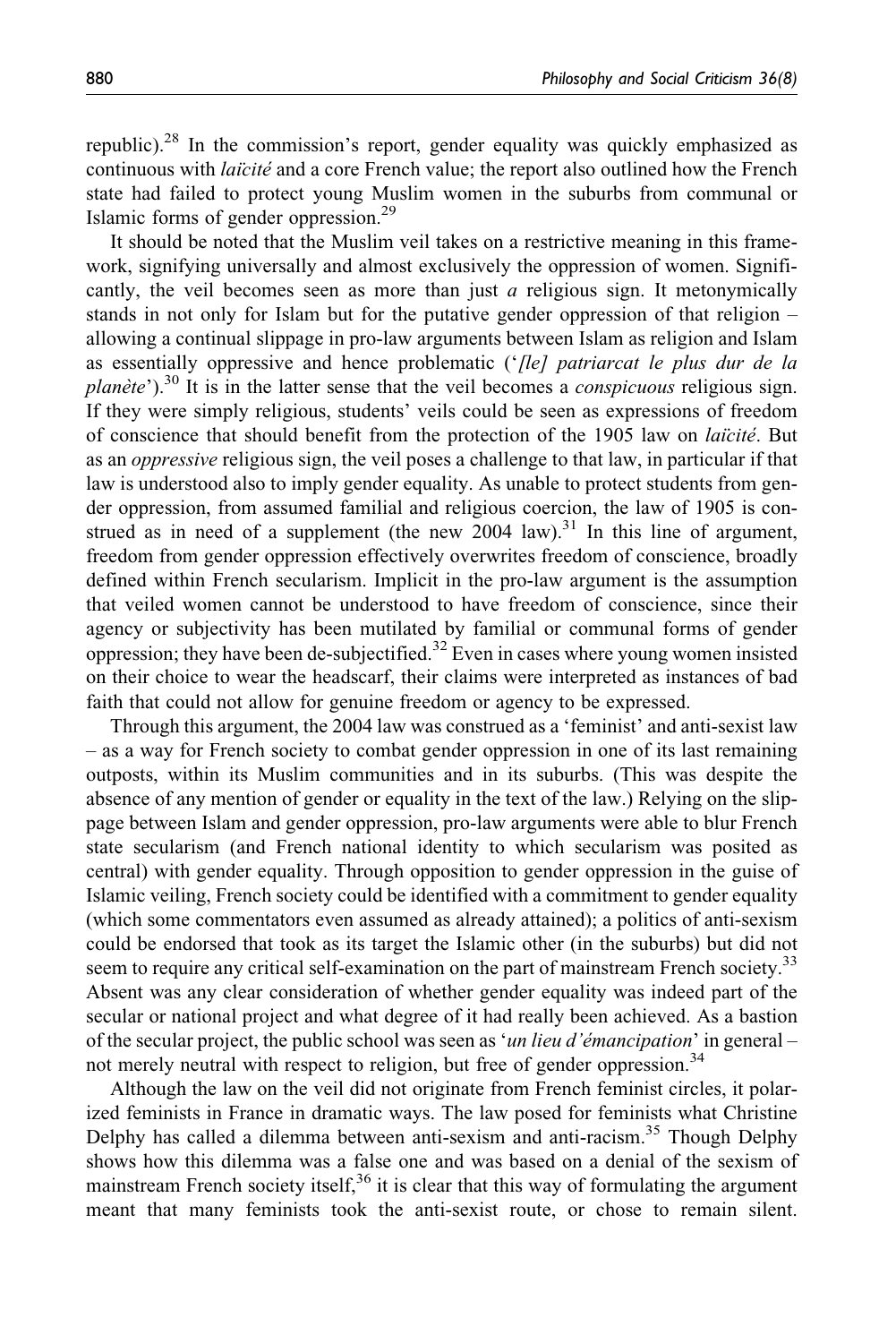The presentation of the project of the law as unquestionably 'feminist' limited what could count as feminist reflection and position-taking in this context. Thus the debate around the law was construed in terms of, on the one hand, feminists who were seen as exemplary and uncompromising in their anti-sexism, tolerating no exceptions (e.g. Elisabeth Badinter), and those, on the other hand, whose feminist consciousness had been compromised by their anti-racist and anti-colonialist commitments.<sup>37</sup> This dichotomy meant that feminist anti-law voices were often defensive, ceding from the start the oppressive nature of Islam and veiling, and opposing the law in its pragmatic effects (e.g. exclusion of already 'oppressed' young women) rather than on its representational and conceptual grounds.<sup>38</sup> It also meant that more complex feminist analyses, problematizing the very assumptions of the debate, were not heard. Indeed, the few feminists, like Christine Delphy, who did consistently and unapologetically speak out against the law were portrayed by the law's proponents as anti-feminist.<sup>39</sup> Significantly, there was no subject-position within this debate from which veiled women could speak as feminist; their access to feminist consciousness was excluded by the 'false consciousness' or bad faith that their acceptance of veiling was taken to reveal.<sup>40</sup> In a move that posited the mutual exclusion of feminist subjectivity and veiling, both Muslim women who veiled and feminists who questioned the law were relegated to the margins of public discourse on the veil.<sup>41</sup> Here I wish to point to two mechanisms that can be encountered in other discourses on the veil: the de-subjectification and exclusion of veiled Muslim women, in particular, from a debate that concerned them most directly (see section 4); and the way in which the pro-law movement took up, or more properly speaking coopted, feminist and anti-sexist arguments, thereby placing the burden of sexism on a particular othered and racialized group, in this case French Muslims (see section 3).

It is in relation to such othering that the term '*ostensiblement*' takes on importance in the formulation of the law. $42$  It points to a visibility that is conspicuous and hence stands out in comparison to other religious signs, which themselves do not attract attention and, though also visible, remain 'discreet' or normalized.<sup>43</sup> In light of the debates leading up to the law the term '*ostensible*' points to multiple registers. First, we may ask, how is it that a sign is visible as religious? The assumption in most French discourse on *laicité* is that all religious signs are equally foregrounded, and hence made visible, against a neutral, secular background from which religion is absent (in public schools, administration, government). This is understood to apply as much to crosses as veils. But French secularism was built on a history of Christianity; that it has had to accommodate and coexist with Catholicism has meant, as some commentators argue, that secular public space is not a generalized but a structured absence.<sup>44</sup> Secular space in fact holds the trace of religious practices that were removed but not contradicted; in other words, this space is structured such that certain religious practices can coexist with it, even though they are no longer explicitly inscribed within it. The typical French school week provides an example – with time off on Wednesday, traditionally in order to accommodate students taking catechism classes, the week extended until recently through part of Saturday and designates Sunday the day of rest on the weekend.<sup>45</sup>

This invisible structure of secular space (and time) means that cultural-religious practices are rendered differentially visible when put into coexistence with it. Some attract attention more than others: we may imagine that some signs and practices appear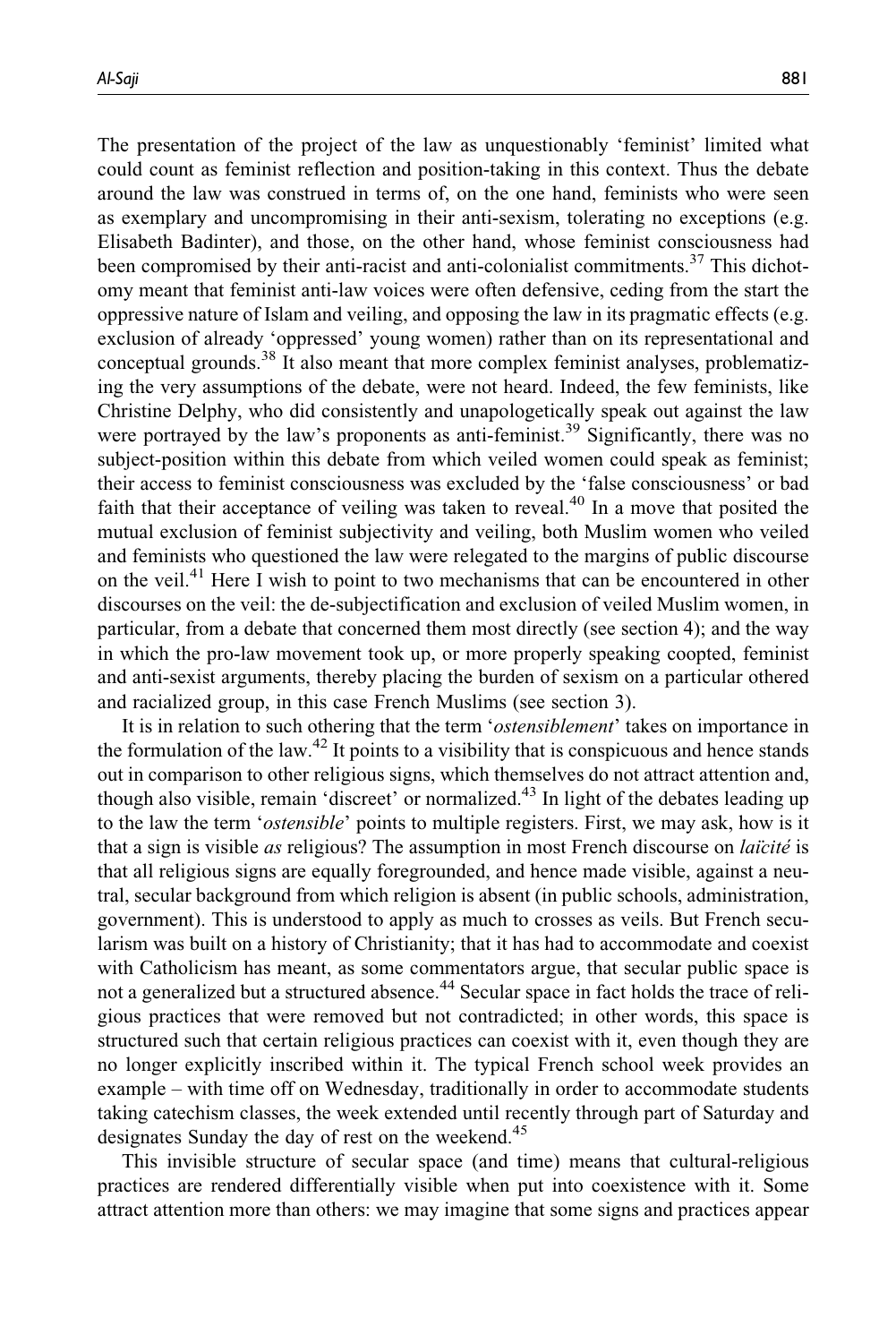compatible with this space (and hence 'discreet'); others are indifferent (with an undecided status, more visible in some cases than in others); and further signs are in conflict and hence 'conspicuous'.<sup>46</sup> But we may also ask, what makes the veil visible in such a way as to require its active exclusion? During the debates around the veil (1989–2004), veiling moved from being seen as an indifferent sign by some (problematic only in cases where political or religious proselytism was perceived) to a conspicuous sign in all cases. $47$  This move, I believe, is due to the inscription of gender oppression as an essential feature of the representation of the Muslim veil. Parallel to this move, the invisible structure of secular space was reconfigured through a further dimension of sense, that of the presumed gender equality of French society (conceived as continuous with and even an outcome of secularism). Against this complex ground, veiling was doubly adumbrated and came to appear as an over-determined figure – not merely visible in belonging to a different religion but hypervisible as the symbol of gender oppression of that religion. (In the rest of this article, I analyse gender oppression as the schema through which the hypervisibility of the veil is constructed and by means of which it is racialized.)

It is in this way that veiling was seen as *opposed* to French secular space. I would add that it is also in this way that a specific heteronormative and heterosocial gendering of public space – constituted through particular feminine habits of dress, behaviour and  $mixité$  (coeducation) – was reinforced as the norm of French public space. In arguments against veiling, *mixité* is often evoked as *the* form that gender equality takes in French secular space.<sup>48</sup> Left invisible in these discussions is the historical particularity of this gendering practice (coeducation is relatively recent in French schools) and its continued patriarchal configuration of public space.<sup>49</sup> No comparison is then possible to other gendering practices such as veiling (heteronormative in a different way).<sup>50</sup> Through the lens of gender, what is conspicuous is what does not fit the gender practice accepted as norm (and posited as most egalitarian). Other practices are perceived not as another gendering that generates different subjects, nor as another kind of sexism, but as the principal form of sexism that needs to be eradicated. What the term '*ostensible*' finally brings us to ask is: *for whom* and *within which field of vision*? To answer this, we must look back to another French discourse on the veil and to the way in which vision (and so hypervisibility and invisibility) work within a field already mapped by race and gender.

## 2 Vision and the racialization of the 'veil'

In his essay 'Algeria Unveiled', Fanon describes the French colonial project to unveil Algerian women (a project that took on explicit dimensions from the 1930s onwards).<sup>51</sup> Fanon's analysis of this colonial project allows us to understand the degree to which the veil was, for the French colonizer, metonymically identified not only with the Algerian woman but with Algerian culture as a whole. The 'unveiling' of Algeria was then coextensive with the colonial project to destroy its culture, as Fanon explains (DC 37–8/19). Foreshadowing the over-determined character of French perceptions of the Muslim veil in the current context, what comes through clearly in Fanon's account is the *homogeneity* of perceptions and reactions to the veil whether at the level of French colonial governance or individuals (DC 37/18). In reading Fanon's essay, I will attempt to reveal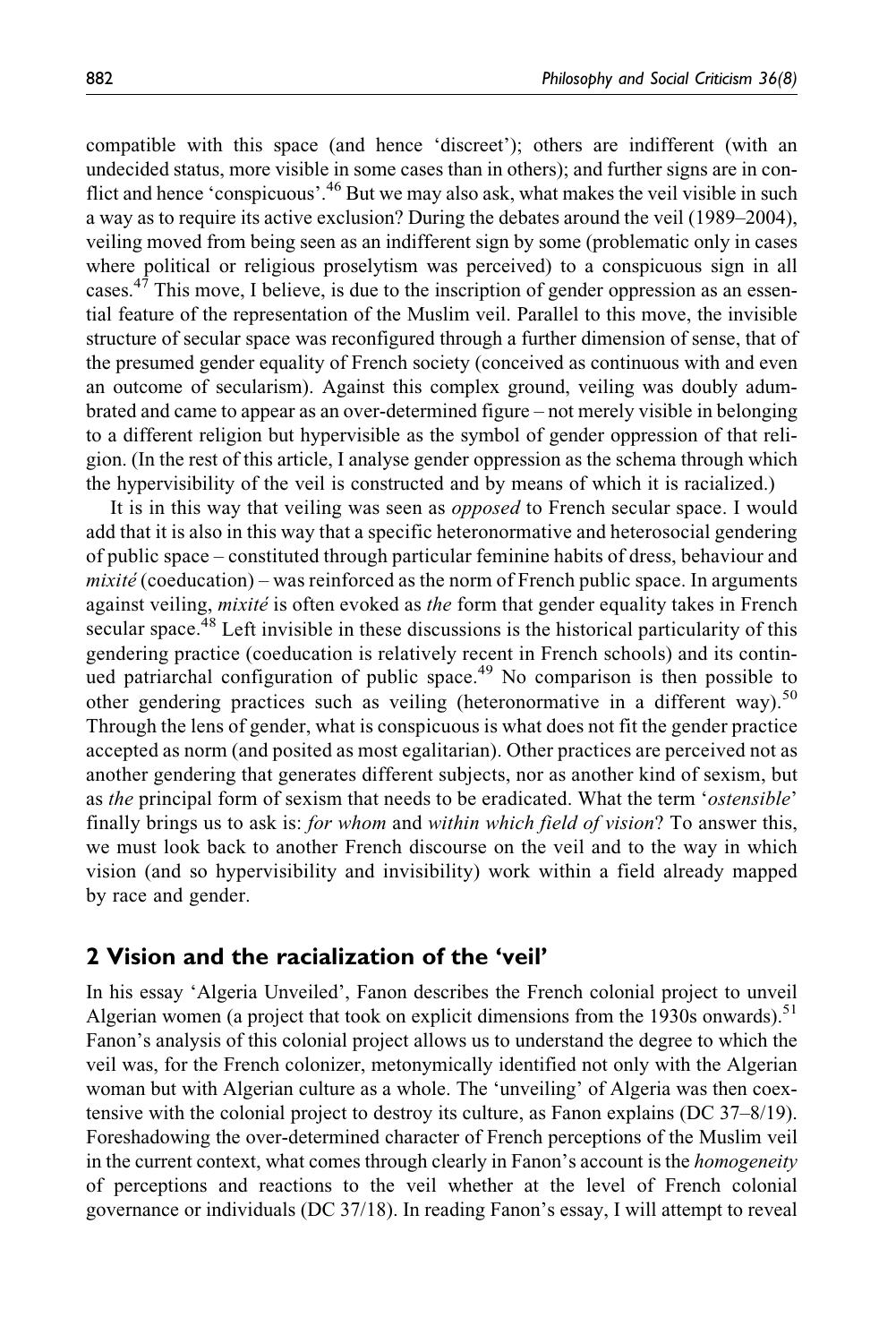the structures of the visual field that made such a perception possible – over-determining how veiled Muslim women were seen and represented.

To start, Fanon's explanation of the unity of reactions to the veil attributes it to the material unity of the veil itself: 'The woman seen in her white veil unifies the perception that one has of Algerian feminine society. Obviously, what we have here is a uniform that tolerates no modification, no variant' (DC 36/17). Yet in the footnote on the same page, Fanon admits the wide variation in veiling practices in Algeria: women in rural areas are often unveiled, as are Kabyle women except, he notes, in large cities (DC 36 n./17 n.). The *haik* (the specific Algerian form of veiling) applies, then, only to women in urban centres.<sup>52</sup> The same could be said of Algerian feminine dress as Fanon says of masculine garb, it undergoes regional modifications, allowing 'a certain margin of choice, a modicum of heterogeneity' (DC 36/17). Why then the homogeneity in colonial perceptions of, and the rigidity of reactions to, the veil? What remains in question throughout Fanon's essay, and despite the explanations he gives, is why it is the veiled Muslim woman in particular who becomes the focus of the colonizer's gaze and cultural attack. Fanon does, however, provide several openings through which to pursue an answer.

We must begin by scrutinizing the *visibility* of the veil in the colonial context. Fanon's description of the colonial perception of Algerian women is rendered in terms of the visibility and invisibility that the veil – as a material and symbolic sign of cultural difference and barrier to possessive vision – operates for the colonizer. Fanon begins: 'The way people clothe themselves, together with the traditions of dress and finery that custom implies, constitutes the most distinctive form of a society's uniqueness, *that is to say* the one that is most immediately perceptible' (DC 35/16; emphasis added). What is most visible is thus essentialized as the marker of a society's difference. But most visible to whom? 'In the Arab world, for example, the veil worn by women is at once noticed [vu] by the tourist' (DC 35/16); '[f]or the tourist and foreigner, the veil demarcates both Algerian society and its feminine component' (DC 35–6/17). Fanon explicitly inscribes the gaze – an outsider, a tourist, a colonizing subject – in this vision. French perception of the veil is no innocent seeing, but a gaze made possible by a world order where French subjects can travel to, reside in and 'observe' Algeria – in other words, by French colonialism. Thus the question why the veil comes to be seen as the marker of Islamic or Algerian cultural difference brings us to the already constituted field of vision of the French observer. This field of vision has been structured by colonialism, in terms of both material exploitation and representational violence. Colonization functions not only through economic and political hegemony, but also by means of an apparatus of representation that over-determines perceptions of the colonized.<sup>53</sup> This representational apparatus is the lens through which the colonial observer sees the colonized society. But this lens is also a mirror. The representational apparatus of colonialism not only constitutes the image of the 'native' but posits this image in opposition to a certain self-perception of colonial society and against an implicit normalization of gender within that society (as we shall see in section 3).

This process of othering is one which Fanon has described in the context of racialization in Black Skin, White Masks.<sup>54</sup> Though I argue in the rest of this article (beyond Fanon) that the process by which the veiled Muslim woman is 'othered' in western and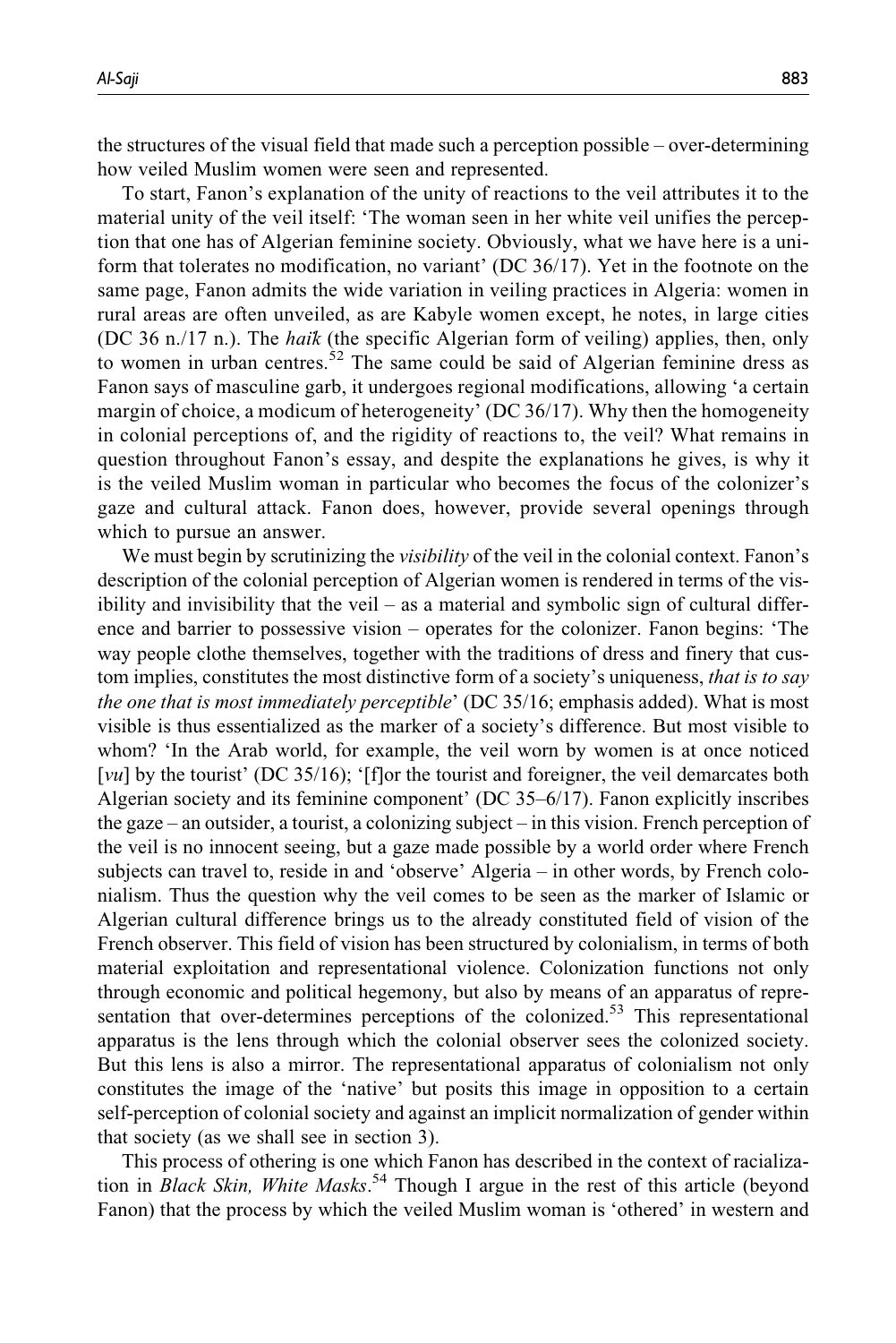colonial perception is double – her racialization being inseparably intertwined with gender – I also maintain that this othering is a form of racism continuous with the racialization that Fanon has described. (Specifically, I will argue that western perceptions or representations of the veil can be characterized as 'cultural racism'.) Just as the law on the veil in 2004 was not only a law that targeted a particular religious group, but was also invested in defining and reinforcing a certain sense of French identity, so the French colonial attack on veiling in Algeria was more than an attempt to destroy that society (though it was undoubtedly that). It was also the means by which colonial society attempted to construct its self-image; more precisely, it was the mirror or foil through which colonial ways of seeing and gendering could become norm.

In Black Skin, White Masks, Fanon describes the way in which the anti-black racism of white culture constitutes the 'black' as other to the 'white' self through a mechanism of abjection. Here, the undesirable alterity of the self is projected or transferred onto the other.<sup>55</sup> In this process of othering, both 'white' and 'black' identities are constructed, and though they are constituted relative to one another, these identities are taken to be mutually exclusive. Excluded from the 'white' self are any perceived impurities, undesirable incongruities and differences that may trouble its univocity, stability and sameness. These qualities are projected onto the 'other', now seen in these terms. Only through this exclusion, which operates to essentialize both black and white identities, can whiteness be seen as pure and unified, as a stable identity. The abjection of 'blackness' functions to define the borders of the 'white' self. The essentialist logic of racist society thus sees the relative constructs of 'black' and 'white' in absolute terms.

It does this by naturalizing race as a property of the black, material body, and specifically of skin color. In this way, race becomes seen as a natural category and not as a social, cultural and historical construct; the mechanism by which 'black' and 'white' identities are produced is effaced. The seeming naturalness of these categories works to justify the very racist logic that produced them. The myth or representation of the 'black' as naturally inferior structures the visual field and over-determines 'normal' perception in racist society; 'black' is seen as inferior and superiority, including moral superiority, is by default a characteristic of white identity. It is then, on Fanon's account, racist society that creates the 'black' and, we can say, colonialism that creates the 'native'. As 'other' in the colonial imaginary or collective unconscious, the black or native plays the role of 'scapegoat' for the collective guilt of white society.<sup>56</sup>

In the cases of both skin color and veiling, racialization functions largely through a visual register (although different perceptual, imaginary and discursive dimensions are also implicated).<sup>57</sup> Extending Fanon by drawing on the phenomenological work of Maurice Merleau-Ponty and Linda Martín Alcoff, I want to ask after the role of vision in the naturalization of 'race' to the body. This naturalization is made possible, I contend, by the intentional structure of vision and its reliance on habit. To say that vision is 'intentional' in the phenomenological sense is to say that it is constitutive of the physiognomy and sense of what is seen (which does not preclude this constitution being motivated by a receptivity or affective openness to the world). Vision is not a mere neutral recording of the visible. As Merleau-Ponty notes, we learn to see.<sup>58</sup> This means that vision not only *makes* visible, it does so *differentially* according to sedimented habits of seeing – according to the tacit ways the body relates to and moves in the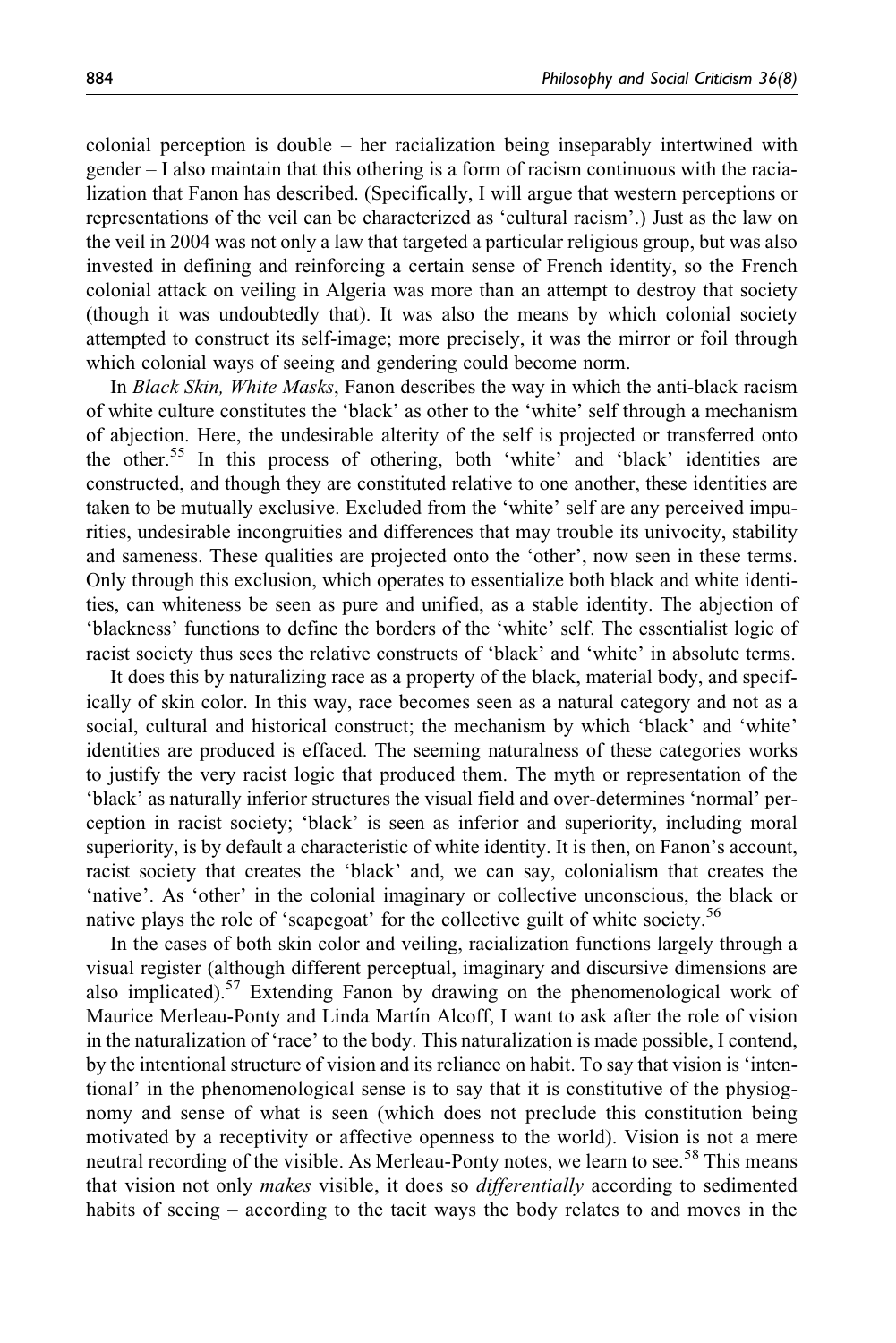world, allowing certain aspects of that world to be foregrounded. Such habits of seeing owe to a social, cultural and historical horizon, as Alcoff has argued, a visual field structured in such ways as to motivate, without fully determining, certain forms of perception, certain meaning-making schemata.<sup>59</sup> (Thus, in my account, the visual field of colonialism motivates the othering of the 'native', and that of western phallocentrism the production of western, white femininity as object of the gaze.) Through sedimentation and habituation, the constitutive operations of vision remain tacit or pre-reflective; its intentionality works in us without our reflective awareness, as Merleau-Ponty has shown.<sup>60</sup> It is the perceived object that is seen, as figure against ground, while the habits of visual perception remain themselves invisible. We see *through* our habits; we do not see them, Alcoff notes.<sup>61</sup> Invisible is the gaze (seeing body) in its constitutive and dynamic relation to the object, as well as the historical horizon and spatial ground against which that object is adumbrated. Indeed, the object appears visible in itself, acontextually and absolutely, while the relational and perspectival conditions of that visibility are elided. It is in this way that visual qualities are naturalized to the visible body, attributed to it alone.

Though vision is habitual, not all vision others or racializes in the way Fanon describes (that is to say that vision is not inevitably racist, but contextually and historically so). $^{62}$  Significantly, racist vision builds on the intentionality and naturalization of all vision, upon the self-reflexive erasure of vision before the visibility of its object. But racializing vision is both more and less than this. Hence, though I agree with Alcoff that racist vision is, like all vision, habitual, I want to take the account further to ask after the distinctive intransigence and de-humanization of racist vision by means of this *more and* less.<sup>63</sup> Racializing vision is less in that the responsivity and affectivity of vision are circumscribed – the openness of vision to other ways of being, which may destabilize or shatter its perceptual schemata, delimited. The dynamic ability of vision to change is partially closed down. Racialized bodies are not only seen as naturally inferior, they cannot be seen otherwise. The veiled body is not merely seen as oppressed, but cannot be seen as a subject who takes up and constitutes itself through that oppression (see section 4). In its over-determination, racist vision is also more. The mechanism of othering, which undergirds this vision, sustains itself by means of the very representations or perceptions it motivates. Hence the homogeneity and rigidity of this vision, its resistance to change. In a narcissistic and self-justifying move, racist habits of seeing inscribe their cause in the racialized body, positing themselves as the objective or natural reaction to the seen. Cultural racism is a development of this racist logic, as we shall see. In this vein, the desire to unveil 'the veiled woman' is posited as a reaction to her veiling, even though this way of seeing at once assumes and produces the image of the veil as limit. Racist vision can be said to be representational in both senses outlined above – hence my use of the terms vision and representation conjointly in this article.

If visibility/invisibility are not in themselves properties of objects but are meaningful only relative to the position of the gaze in a visual field, a desire to see and a way of looking, then the visibility of veiled women to the colonial gaze must be contextualized to the particular field of gender relations to which that gaze belongs (and against which veiling appears conspicuous). That perception of the veil is neither neutral nor universal is illustrated, in Fanon's essay 'Algeria Unveiled', by the different ways in which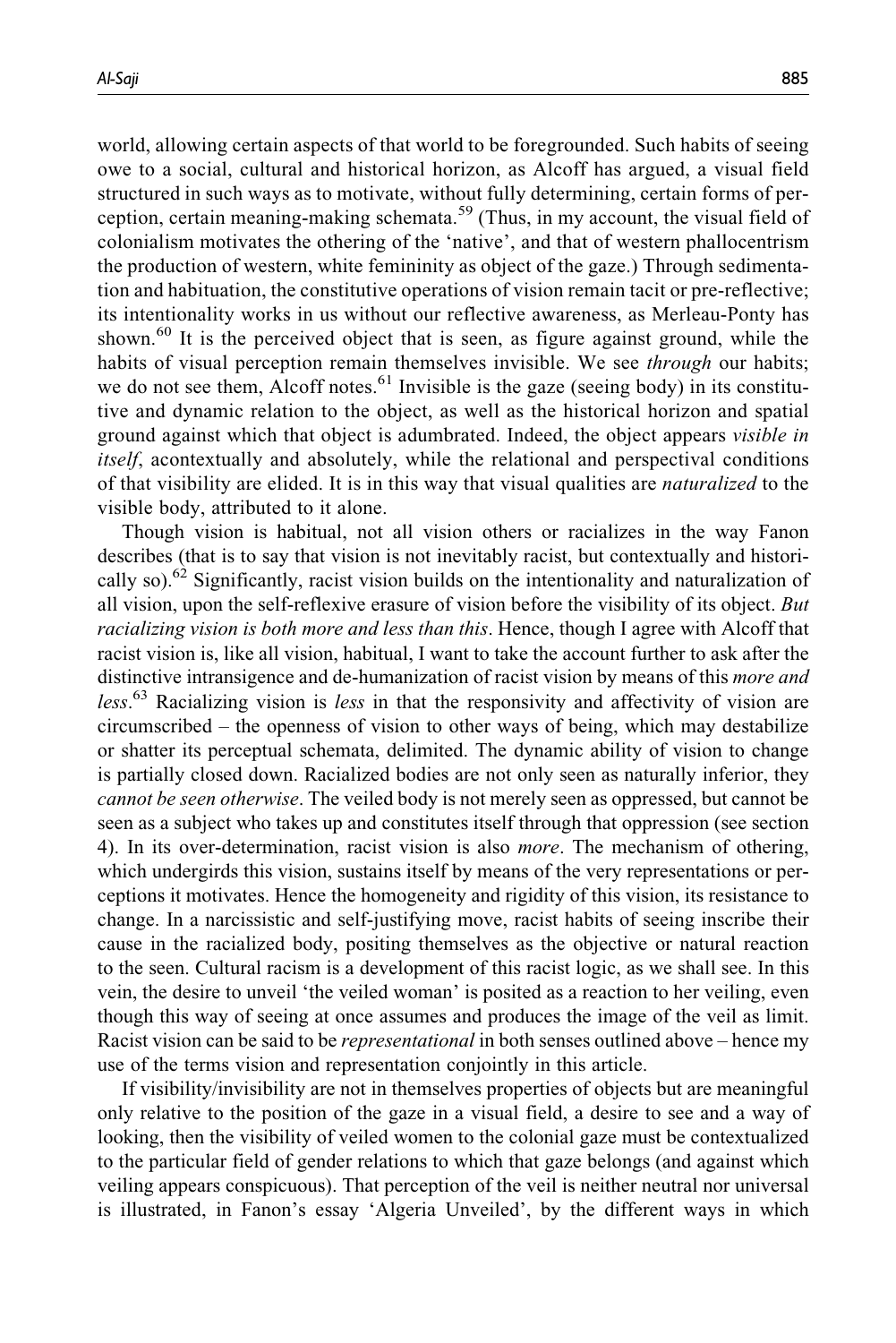Algerian and French men perceive veiling. Whereas the veil is hypervisible to the French male observer, Algerian men, Fanon says, do not *see* veiled women; more precisely, their gaze is trained 'not to perceive the feminine profile, not to pay attention to women' (DC 44/26). In a field of vision where gender and familial structures are generated and defined in part through veiling practices (who unveils in the company of whom), it is not surprising that veiled women do not appear conspicuous. Significant, however, is Fanon's claim that the typical Algerian male attitude to veiled women is neither sexually charged nor objectifying (DC 44/26), though still presumably sexist and heteronormative (given Fanon's account of the Algerian family, DC 105–7/90–2). This affective indifference or deference to veiled women indicates a different patriarchal and sexually differentiated social order, a differently configured field of vision, that should lead us to question the partiality of dominant western perceptions of veiled Muslim women.

Indeed, generalized perceptions of Muslim women as sexually 'repressed' and passive bodies, hidden behind their veils, are very much products of a western and colonial way of seeing.<sup>64</sup> This phallocentric gaze – what Marilyn Frye has famously called 'arrogant vision' – institutes (western, white) 'woman' as object of male desire, defining her subject-position and the means of recognition available to her relative to that gaze.<sup>65</sup> Representations of veiled women – as sites of sexual repression and gender oppression – are generated by such vision, specifically by a gaze that desires possession of women's bodies and 'wants to see' (DC 44/26). For this vision, veiling constitutes an obstacle to desire and hence an object of frustration and aggressiveness (as Fanon shows by analysing the everyday attitudes and violent dream content of French colonial subjects, DC 44–6/26–9). But to say that the veil is an obstacle or barrier to vision is to already assume a particular way of looking as norm. It should be noted that the image of the veiled woman is not merely a product of such vision, but at once serves to ground and sustain it (instantiating the logic of racist vision outlined above). Although the image of the veiled woman is represented as a limitation to vision, in being posed this limit also constitutes the possibility of transgression. Thus it is in terms of the representation of the veil as *obstacle* that a totalizing and transgressive vision, one that seeks to expose and possess colonized society (and women's bodies in general), can define itself. While colonizing vision takes veiling (and the society to which it belongs) as other, I would argue that veiling is constitutive of this vision, serving both as a concrete point of application for this vision and as a negative mirror for the norms of womanhood and gender that this vision assumes. At the same time, the representation of the veil as obstacle or limit allows the general desirability of unveiling to be posited – a move that normalizes the availability of women's bodies to the colonial gaze.<sup>66</sup> The project of unveiling is then not an accidental aspect of French colonialism, but belongs to the structure of colonial vision itself.

This explains the complex and paradoxical positionality of the veiled woman in colonial and western visual fields. First, while the veil is hypervisible as oppressive and repressive barrier, Muslim women 'behind the veil' are not merely invisible to the western gaze, but are *made invisible* as subjects. As racialized in this visual field, they cannot be seen otherwise; as gendered, the subject-position available is that of object to the colonial male gaze, a subject-position which demands unveiling. Women who continue to veil seem to place themselves beyond (colonial male) recognition. They have no place within this heterosocial and scopic economy. Not even objects, their ability to return the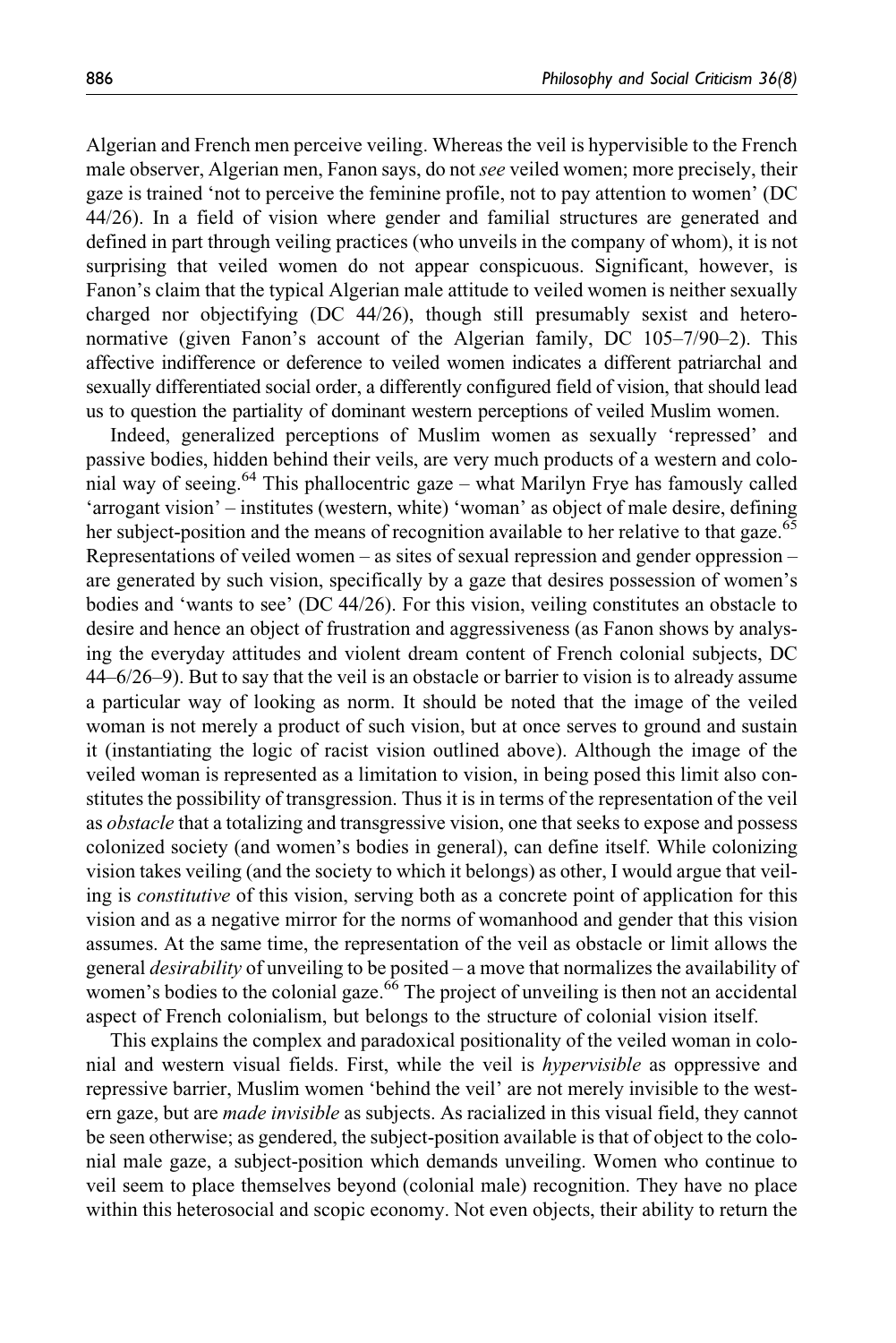gaze, to see and to actively make meaning, cannot be imagined within this field.<sup>67</sup> The obstacle that the veil constitutes for the colonial male gaze is naturalized to the veil as *itself* limiting to the women wearing it.<sup>68</sup> As Fanon notes, the Algerian woman is 'pictured as humiliated, sequestered, cloistered. ... transformed by the Algerian man into an inert, demonetized, indeed dehumanized object' (DC 38/19).

Second, in the colonial attack on the veil, it is not only Muslim women who are othered, but also Muslim men, family life, and culture. The veil becomes a focal point in the othering of Islam. This is because the oppression of Muslim women (visually identified with veiling practices) is attributed uniquely to gender relations within Islam or Muslim culture. In this regard, the Muslim man can be 'denounced and described as medieval and barbaric', the family defined as the place of women's seclusion and repression (DC 38/19). The complex difference of Muslim women is reduced to the dimension of gender oppression, construed as existing solely within Islam.<sup>69</sup> Third, the constitutive role of the image of the veil, as anchor for the othering and totalizing form of vision that colonialism requires, remains a blind spot. Not only does the image of the veil justify the aggressivity that colonialism operates towards Muslim women and their society as a whole, it also serves as a foil to colonial self-representations and gender relations. Thus, while the veil is only too visible as material barrier, its role in sustaining western notions of identity and gender remains invisible. I will turn to this constitutive function in what follows, examining more closely the imbrication of race and gender in western representations of veiling.

# 3 Feminist dilemmas: Gender oppression and cultural racism

Discourses on the veil employ gender in a way that makes their racialization of Muslim women difficult to discern. Indeed, these discourses constitute a form of (cultural) racism that goes under the guise of feminist liberation. The dilemma posed to feminists by such discourse was apparent in the public debate that led up to the 2004 French law and in French colonial policies aimed at 'saving', or unveiling, Muslim women in Algeria. Such discourse is not limited to the French context; variations on this theme have emerged repeatedly in modern colonial and post-colonial settings.<sup>70</sup> Leila Ahmed has shown how British colonial focus on the 'woman question' in early  $20<sup>th</sup>$ -century Egypt was constructed in terms of a 'colonial-feminist' discourse that identified Islam as oppressive to women and thus morally justified colonial rule.<sup>71</sup>

More recently, the discourse put forward to justify the United States-led war on Afghanistan (2001–2) deserves our attention.<sup>72</sup> There the image of the *burqa*-clad body of the Afghan woman was used to designate 'Islamic fundamentalism' as the enemy, providing an amalgamation of Islam and oppression in a visible and immediately identifiable form. $73$  Though this image was supposed to solicit indignation towards the oppressors (here Taliban), the 'otherness' and abjection of the image also made it possible for the US population to dis-identify with Afghan women (and Afghans more generally) – a mechanism that functioned to hide the devastating effects of the war on those women. By claiming to oppose gender oppression, represented as the sole purview of 'the terrorists and the Taliban', a unified and liberatory sense of 'Americanness' could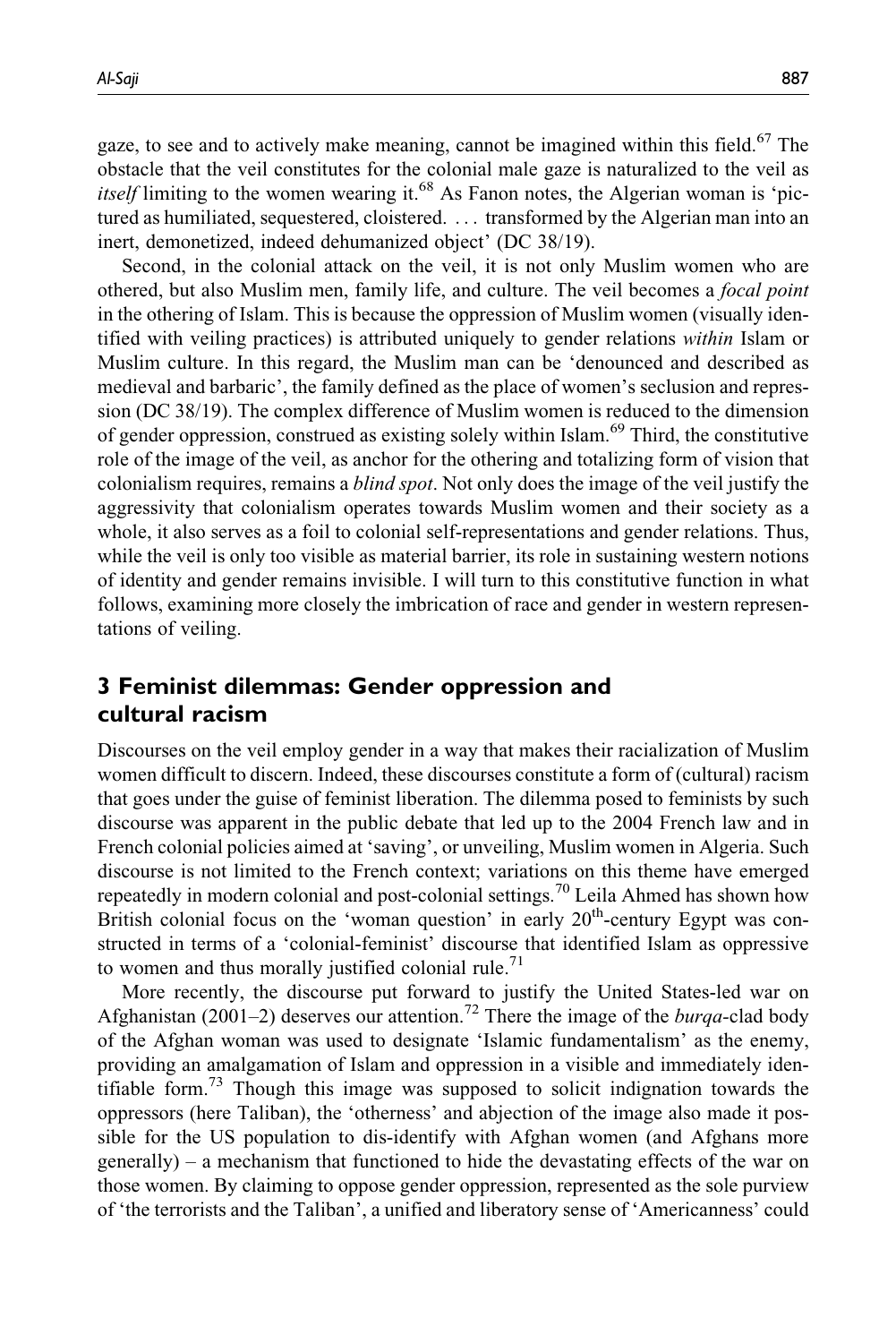be posed. Laura Bush's radio address on 17 November 2001 instantiated this logic: the 'blessings of American life' are evoked by means of the contrast with the 'brutal oppression of women' and the inhumanity of 'the terrorists and the Taliban', represented as incapable of loving their 'women and children'.<sup>74</sup> Although this appeal to the liberation of Afghan women on the part of the Bush administration was criticized for its opportunism (in light of that administration's disregard of women's rights in general), the reaction to the war on the part of feminists was largely characterized by a belief that Afghan women were in need of saving. Thus such organizations as the 'Feminist Majority', whose campaign against the Taliban predated the 11 September attacks, could be found to support the war despite (and indeed because of) their purported concern for the conditions of Afghan women. Mainstream feminist discussions were formulated in terms of a dilemma between opposition to a war that would certainly affect women most severely and the desire to overthrow the (gender-) repressive regime of the Taliban.<sup>75</sup> This is not unlike the dilemma that was articulated by many French feminists around the law on the veil in 2004: support a law which excludes only women, or accept a form of religious and communal gender oppression.

The dangers for feminist theorizing and solidarity that such 'colonial' or imperial feminist discourse constitutes have been shown by theorists such as Chandra Talpade Mohanty, Marnia Lazreg and Christine Delphy, to name a few.<sup>76</sup> Extending their analyses, my point is not only that the image of the veiled woman reduces the complex difference of Muslim women to the sole dimension of gender,<sup>77</sup> but that the projection of gender oppression onto the veil *is the means* by which racialization takes place in this case. Discourses on the veil thus present themselves as overtly feminist while their racism remains hidden.

To understand the specific form of racism involved in representations of the veil, the structure of racialization presented by Fanon in *Black Skin, White Masks* needs to be complicated. At stake is not merely the addition of two dimensions of identity, race and gender, but an understanding of how they rely on and function through one another. While we could say that the abjection of the 'veiled woman' permits the identity of 'western woman' to be constituted as a desirable ideal, we should not forget that this identity represents the feminine 'other' within a patriarchal system of gender relations. Projected onto the 'veiled woman' are not simply those qualities that are excluded from the western norm of femininity, but also, I would argue, the mechanism of gender oppression of that western patriarchal system itself. This helps explain the positive valence of the norm of 'western woman' so constructed. Here, we have a construction that takes place on two levels. (1) What constitutes the ideal of the feminine in a particular western imaginary is negatively reflected in the counter-image of the Muslim woman. (For example, the norm of western, white woman as body available to the male gaze is posed by being opposed to the sexually 'repressed' and hidden Muslim woman; see section 2.) (2) At the same time, all the weight of the process of gender othering or oppression, the very mechanism that sets up the western norm of femininity, is projected onto the shoulders of the veiled woman and specifically onto her veil. It is in this way that the veil becomes the most visible marker of Islam in western eyes, for it is seen as the symbol of the gender oppression of *that* culture. Focus on the veil, its hypervisibility, deflects attention away from the patriarchal structures of western or colonial society itself,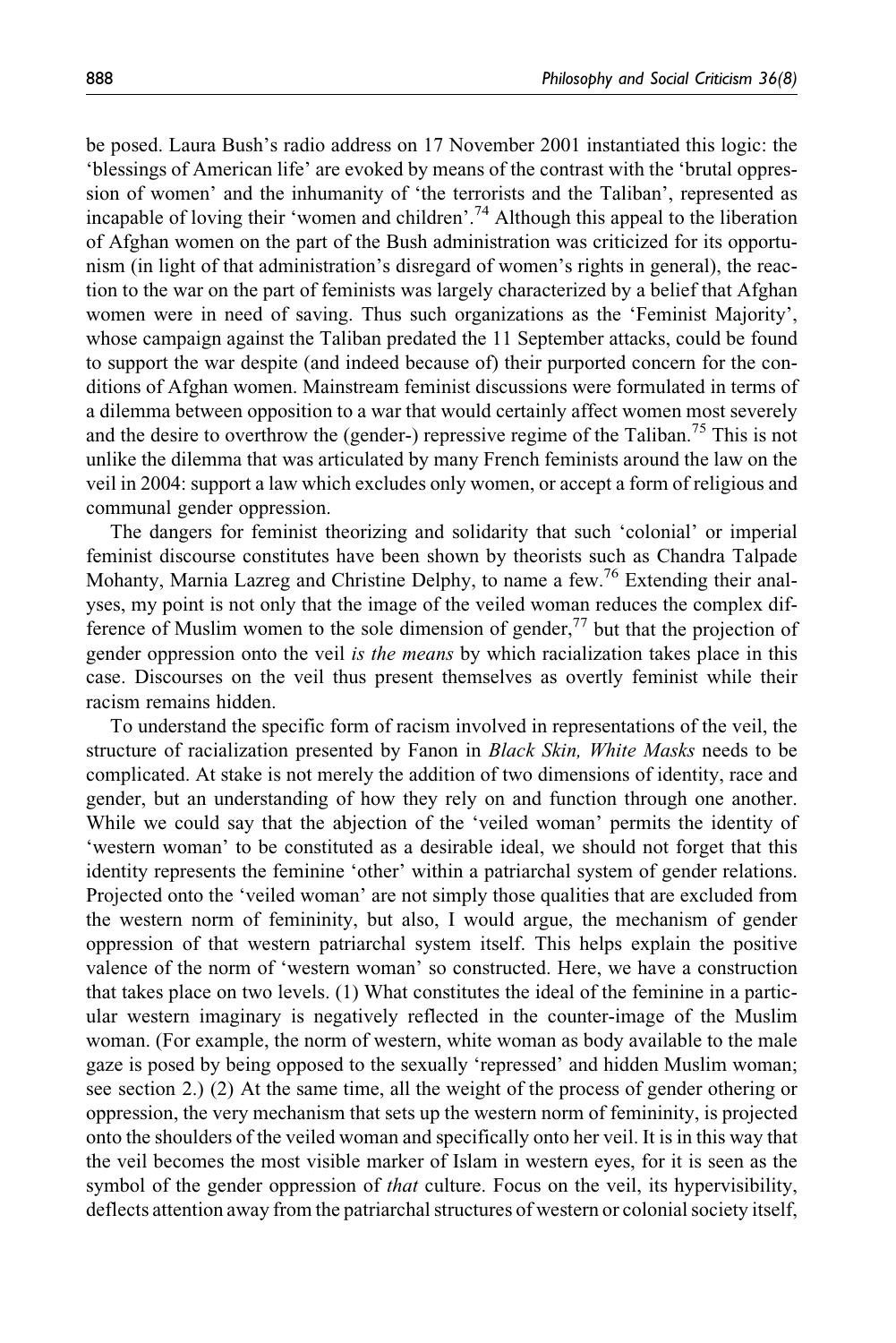which become invisible in contrast. More so, this mechanism fosters the impression that women within western social orders are neither oppressed nor bounded by gender norms, i.e. that western woman is 'free'.

This projection of gender oppression onto Muslim veils places 'western' and 'Muslim' women in opposed and non-reciprocal subject-positions, even though their images are implicitly constructed relative to one another. This mutual exclusion means that commonalties between women and between cultures are hidden from view, and that hybrid forms of feminine subjectivity that blur the boundaries of Muslim and western become unimaginable.<sup>78</sup> The contemporary debate around the law on the veil in France is particularly revealing in this regard. For this debate posited white French women as unaffected by sexism, beholden subjects of a gender-equal society, while projecting the burden of gender oppression onto the veils of Muslim women, officially no less French but 'from the suburbs'. This sustained contrast not only produced dis-identification with veiled women, but also permitted the exclusion of their voices from feminist debate and from being recognized as genuine expressions of female subjectivity.79

It is by means of this projection of gender oppression that the oppositional difference of 'West' and Islam – and the identification of 'West' with gender equality, modernity and freedom – are made possible. But this racialization does not merely make use of the concept of gender oppression, as if 'gender' were a neutral given that could be abstracted from contextual operations of power. Rather what we recognize as gender is already racialized. Western and white, heterosexual gender relations are naturalized by means of the contrast instituted with other forms of gendering (here veiling) represented as in themselves oppressive. Thus, while Islam is taken to repress and deform feminine subjectivity and sexuality, it is assumed that western systems of gender allow femininity free (and natural) expression.<sup>80</sup> In what follows, I will argue that this racialization can be called 'cultural racism'. What is differentially visible is not skin color as such, but culture defined largely through the perceived presence of gender oppression (ostensibly embodied in veiling practices). Significantly, since the hypervisibility of the veil is configured as gender oppression, the racism that structures this perception is covered over by the manifest anti-sexist and feminist concern for the liberation of Muslim women. As Christine Delphy has argued in the French context, it is this conflation of racism with anti-sexism that confronts western feminists with an apparent dilemma in the case of the veil.<sup>81</sup> It has been my aim to show that discourses on the veil, which pose such a dilemma, not only perpetuate a paternalistic attitude toward Muslim women – an attitude that is inseparably sexist and racist – but also reinforce blindness to gender oppression in western contexts. The politics they inscribe is hence not only racist but also anti-feminist.

It may be asked how the process of racialization that I have been describing in the case of the veil corresponds to the ordinary sense of 'racism' linked to skin color. I would argue that the cultural racism I describe is continuous with color racism; it is neither new nor exceptional.<sup>82</sup> Though differences clearly exist in how 'race' is understood in each case – whether as biological inheritance or as cultural genealogy and belonging – it is important to note that bodily difference plays a role in both forms of racism. Cultural racism is not merely intolerance of the 'spirit' of another culture, it is directed at bodies, which this racist vision materially inscribes and perceives as culturally different. This racism naturalizes cultural difference to visible features of the body, including clothing.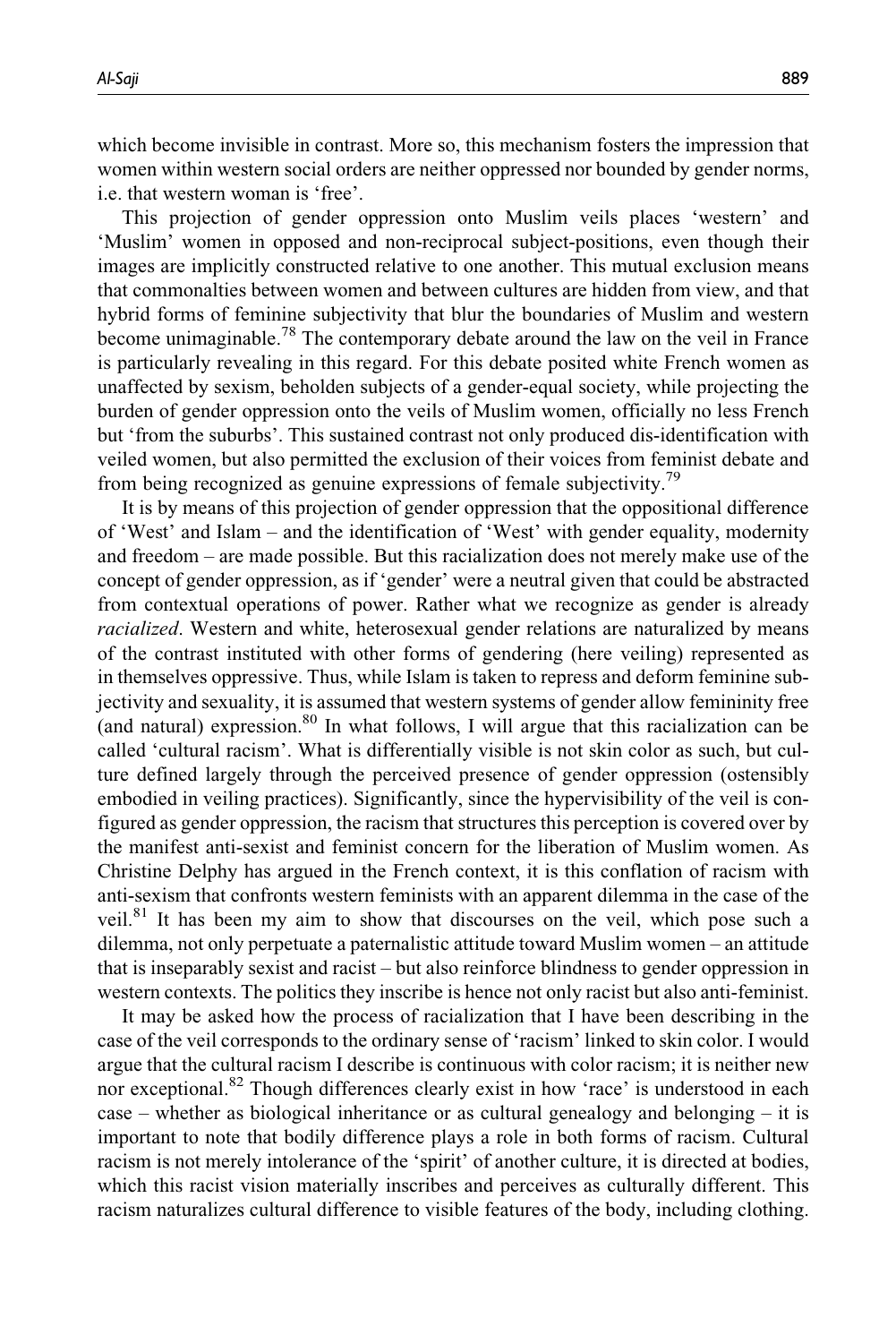Hence the backwards belief that it is the ostensible visibility of bodily practices, such as veiling, that 'causes' racist reactions in western society. As Etienne Balibar notes, racist reactions are construed as a 'natural' response to the 'intolerable' or 'inassimilable' practices of the cultural other (a variation on the way racist vision is taken to be caused by the black body).<sup>83</sup> Yet it is sometimes claimed that this is not really 'racism' (or merely 'neoracism'), since a simple solution exists to alleviate it: forcibly or voluntarily changing one's cultural practice or clothing (e.g. unveiling). Such a claim is doubly problematic, in my view, for (1) it overlooks the way in which clothing forms an integrated part of one's bodily sense of self, and (2) it misconceives the kind of racism involved.

Clothing is often seen as an artificial envelope that can be removed to reveal a 'natural', biological body. What is missed is the way in which clothing constitutes a bodily extension that cannot be removed without transforming one's bodily sense of self. As phenomenologists such as Merleau-Ponty have shown, through habituation, clothing is no longer felt as an object apart from the lived body, but comes to form an integrated part of one's body schema. Bodily extensions (which include articles of clothing but also tools) become themselves dimensions through which the subject perceives and interacts with the world and others.<sup>84</sup> Crucial for my argument, such extensions affectively and kinaesthetically transform and recast one's sense of bodily space (as well as one's body image). The limits of one's body are felt not at the skin, but at the surface and edges of the clothing one wears, redefining one's sense of 'here'. In navigating one's surroundings, it is in terms of this 'here' that a sense of 'there', an external space, is configured. Though I do not mean to reduce veiling to a simple article of clothing – since it takes part in subject-formation in arguably more complex ways, at once spiritual, religious, conventional and cultural – both veiling and clothing more generally should be understood as more than superficial 'cover'. None of this is to imply an essentialist view of veiling, nor to assign a univocal meaning to veiling experiences. What I mean to point out are the ways in which veiling can be formative of the subject, so that instead of liberation, unveiling is experienced as bodily disintegration or immobilization.<sup>85</sup>

Moreover, the recommendation that Muslim women unveil in order to eliminate the reactions of intolerance directed against them misconstrues the kind of racism involved. For in cultural racism, culture becomes nature.<sup>86</sup> Bodies are not only perceived as belonging to a different culture, they are also seen to be culturally determined and inferior as a result.<sup>87</sup> Thus, the veil is seen as both a marker of Muslim culture and an explanation of its inferiority, just as skin color is seen as the site of racial difference and biological determinism. The determinism that characterizes cultural racism goes along with a construal of the other culture or religion (here Islam) as static, 'closed' and incapable of progress – in contrast to western cultures which are understood to be 'open' and hence perfectible, to be spaces that enable, rather than determine and limit, individual expression.<sup>88</sup> It is in this context that clothing becomes differentially visible. Whereas veiling is seen as 'cultural' or 'religious' (with a univocal and determinate sense that is oppressive), clothing which is part of mainstream practice in western societies is taken to express fluid and heterogeneous individual choice (e.g. gendered modalities of dress such as high-heeled shoes or trousers are not generally perceived as either limiting or conventional). At the same time, since veiling is perceived as homogeneous and unchanging across historical periods and contexts, this reinforces the representation of Islam as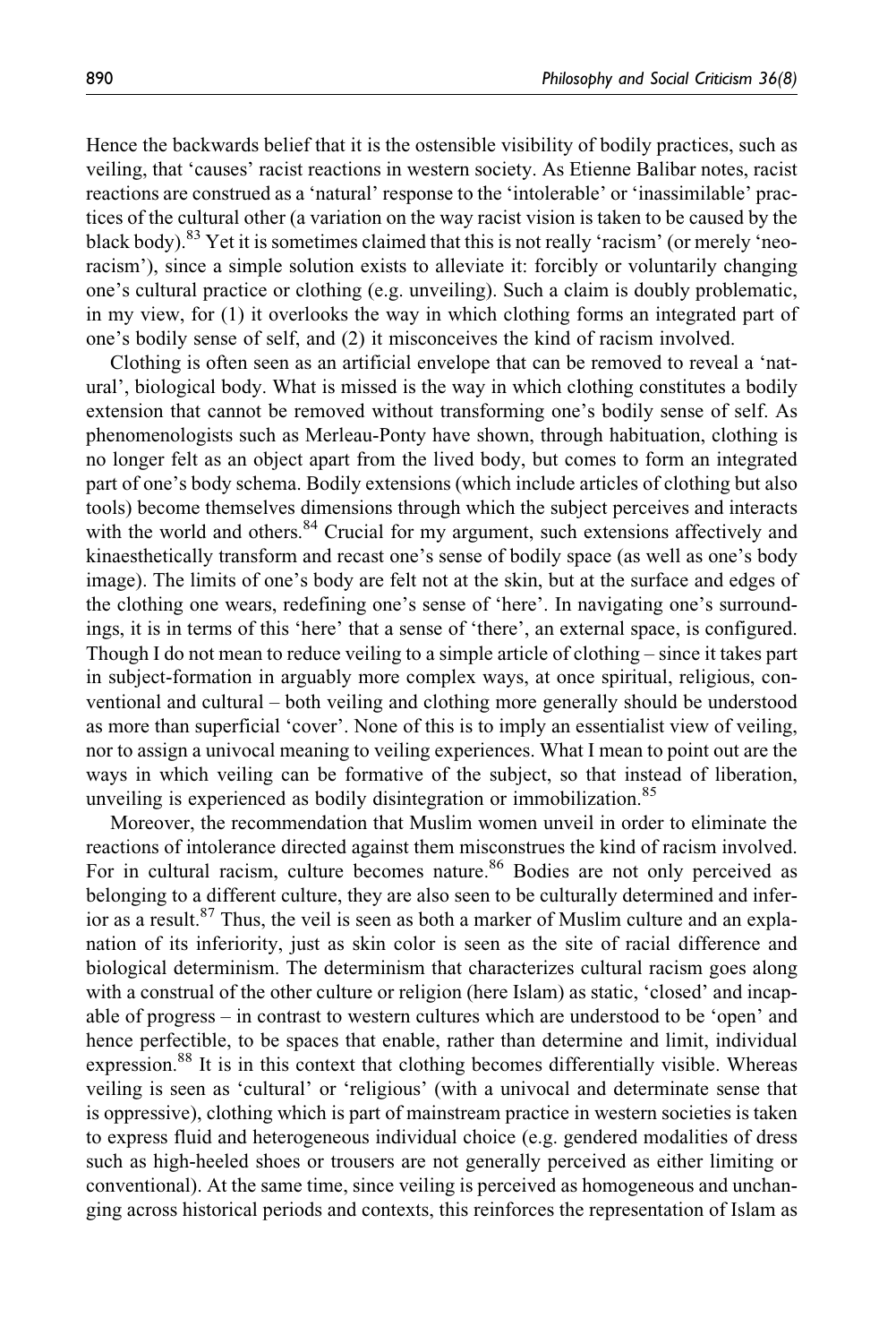closed; western dress, on the other hand, is seen as instantiating the historical dynamism and progress of western societies. It is in terms of such cultural racism that the homogeneity in western perceptions of the veil can be understood.

### 4 Invisibilization of Muslim female subjectivities

Ultimately, it is not only clothing as an envelope of the body but the body as a whole that is racialized in cultural racism. In western representations of veiled women, the veiled body is over-determined as an 'oppressed' body. Because of the rigidity of this racist vision – because it is structured such that it cannot see otherwise (as argued in section 2) – Islamic gender oppression becomes the sole dimension through which veiled women are seen. At the same time, this gender oppression is construed as an unchanging and static dimension, essentialized to Islam as a 'closed' religion.<sup>89</sup> The over-determination of its oppression finally means that veiling is seen as a kind of material prison – perceptually limiting and immobilizing, but also affectively, psychically and physically disabling. The veil is not merely perceived as a mode of gender oppression in Islam, one that could be reconfigured, reappropriated, or subverted; rather oppression is taken to belong to the materiality of the veil itself, molding the veiled body in ways that exclude its subjectivity or agency. These two seemingly contradictory operations go together: the hypervisibility of Muslim veils in western perceptions and the assumed invisibility of veiled women, what I am calling their de-subjectification. It is by means of the naturalization of oppression to the veil that the veiled woman is at once hypervisible as oppressed and invisible as subject.

In this sense, the subject-positions available to Muslim women in western representations are circumscribed in advance, scripted according to their assumed de-subjectification in Islam.<sup>90</sup> But the racialization of Muslim women does more than represent veiled women as passive victims, it also enforces a space that imaginatively and often practically excludes their multiple subjectivities, reducing the complex meanings and enactments of their veiling to Islamic oppression. The aggressivity of colonial attitudes to the veil was already an instance of this. More specifically, we can discern a certain invisibilization of veiled women in the contexts cited in this article.<sup>91</sup> It has been noted that the voices of veiled women were markedly absent from the contemporary French debate on the veil. French media and press coverage of veiling incidents in public schools could be seen to construct this voicelessness, as did the official discourse.<sup>92</sup> The Stasi Commission, whose report culminated in the recommendation of the law on religious signs, publicly interviewed only two women who wore the headscarf; their testimonies took place on the last day of public hearings, without being able to make a difference in the outcome of the report which was due less than a week later.<sup>93</sup> Moreover, the 2004 French law itself can be seen as a mechanism to exclude veiled women from the public space of schools and hence a way of rendering their agency invisible.<sup>94</sup> The more recent proposal of a law in 2010 to ban the face veil (or so-called 'integral veil') from public services and spaces in France can be understood as an extension of this logic.<sup>95</sup> That this veil covers the face – rendering it invisible in public and, in principle, to male eyes – is read as a sign both of veiled women's unwillingness to communicate and their muteness. Despite the fact that the face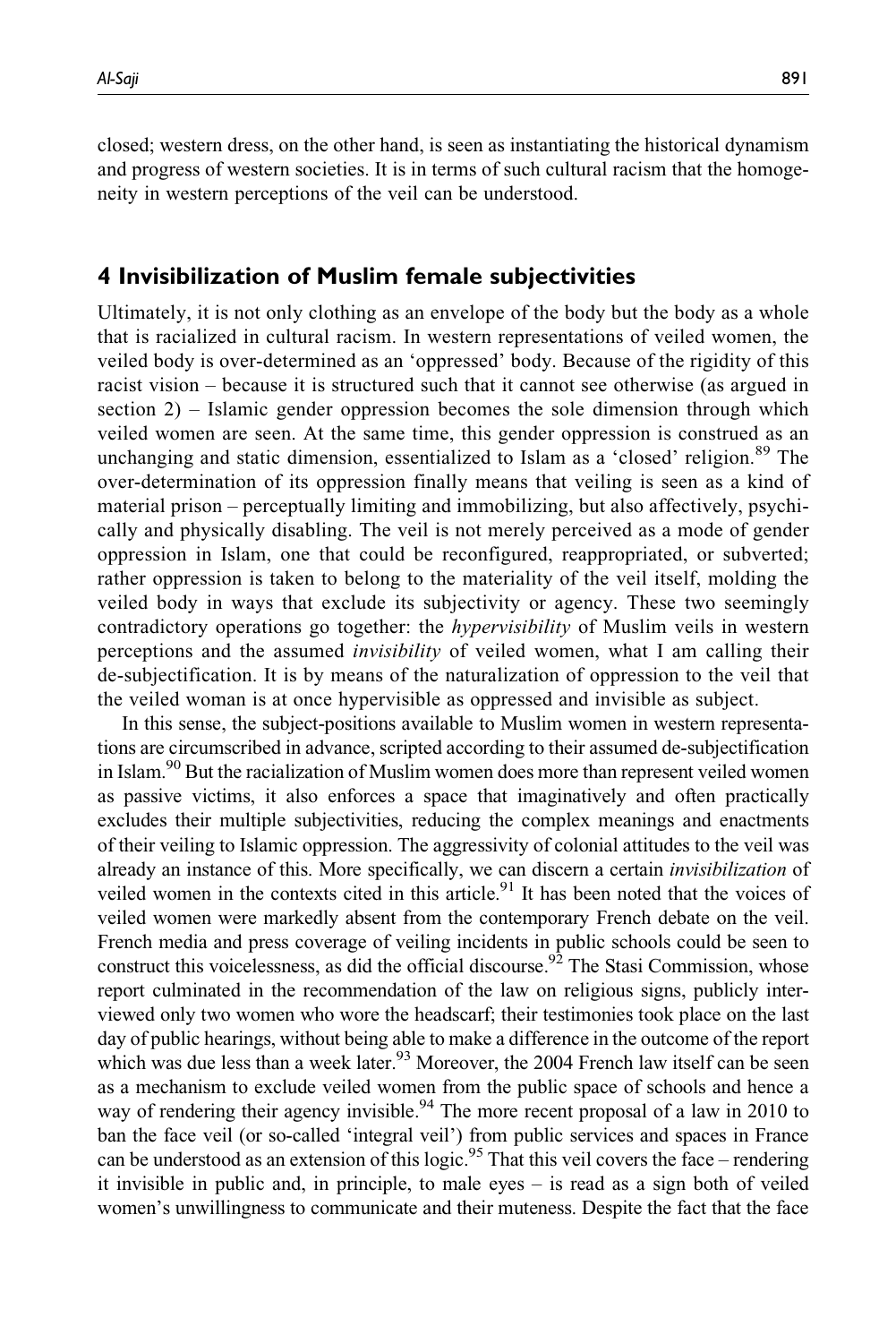veil does not impede speech (or the ability of a woman to look through it), her subjectivity as one who sees and speaks is excluded in this representation.

In the US discourse on Afghanistan, Afghan women were represented as weighed down and silenced by their *burgas* and, as a result, de-humanized. They were recognized only as 'downtrodden ghosts' in the US media, and the effects of the war on such anonymous and insubstantial beings could be easily forgotten.<sup>96</sup> In the case of Quebec where girls wearing the *hijab* were banned from specific sporting events and women wearing the *niqab* were excluded from voting and language education, veiling was represented as a material barrier. The veil was either seen as a physical obstacle to safe and fluid mobility (in sporting activities); or it was presented as a barrier to intersubjective recognition and communication (hence hindering the participation in, and transparency of, elections and obstructing learning in the classroom). Although it was the veil, in its multiple forms, that was represented as immobilizing or obfuscating, it was again the reaction to the veil that immobilized the women involved and excluded them from sporting events, educational institutions and voting booths.

Thus veiling is perceived as, and in a certain sense *made* into, an obstacle to veiled women's subjectification – a form of immobilization, invisibilization and silencing. What comes to the fore in the contexts studied is the representation of veiling as an obstacle to becoming or flourishing as a subject. Complicating this representation is the way in which veiling practices are often adopted rather than imposed. This means that the veiled woman is seen as oppressed and immobilized by her veil, needing to be 'saved', but she is also often assumed to be complicit in her own oppression and hence incomprehensibly renouncing her activity, mobility and subjecthood. What seems unimaginable is veiled, Muslim female *subjectivity* – an active sense of self that may be constituted through veiling practices.<sup>97</sup> The oppressive function of the veil (whether adopted or imposed) is equated with a passivity so complete that it is de-subjectifying. Unveiling is then understood as the sole means not only to freedom but to subject-formation.

But Muslim women should not be understood to be reducible to the de-subjectified scripts assigned to them. Indeed, there are multiple ways in which Muslim women take up, resignify and subvert the invisibilization to which they are submitted. Thus the insistence of veiled Muslim schoolgirls on their place in the French public school system can be read as an attempt to resignify not only veiling but also French identity – to destabilize the borders of what is meant by 'French' and its exclusion of what is 'Islamic'.<sup>98</sup> That the response to this attempt took the form of a law shows the anxieties raised by this 'hybridization' of French identity and its perceived contamination of national, secular space. The re-creation of veiling as a place of subversion and resistance was already part of Algerian women's participation in revolutionary struggle, as Fanon recounts. The invisibilization of the woman 'behind the veil', which structured the French colonial vision of Algeria, was used against the colonizer to smuggle arms, provide protective cover, and maintain a certain 'safe' space into which the colonial gaze could not penetrate (DC 61–2/44–5).

This sense of veiling, as protection and subjective space, allows us to see how veiling is not reducible to the de-subjectification that its western image presumes. As 'portable seclusion' or 'mobile home', to cite Lila Abu-Lughod, veiling can provide the place within which a certain sense of bodily self is formed, allowing participation and mobility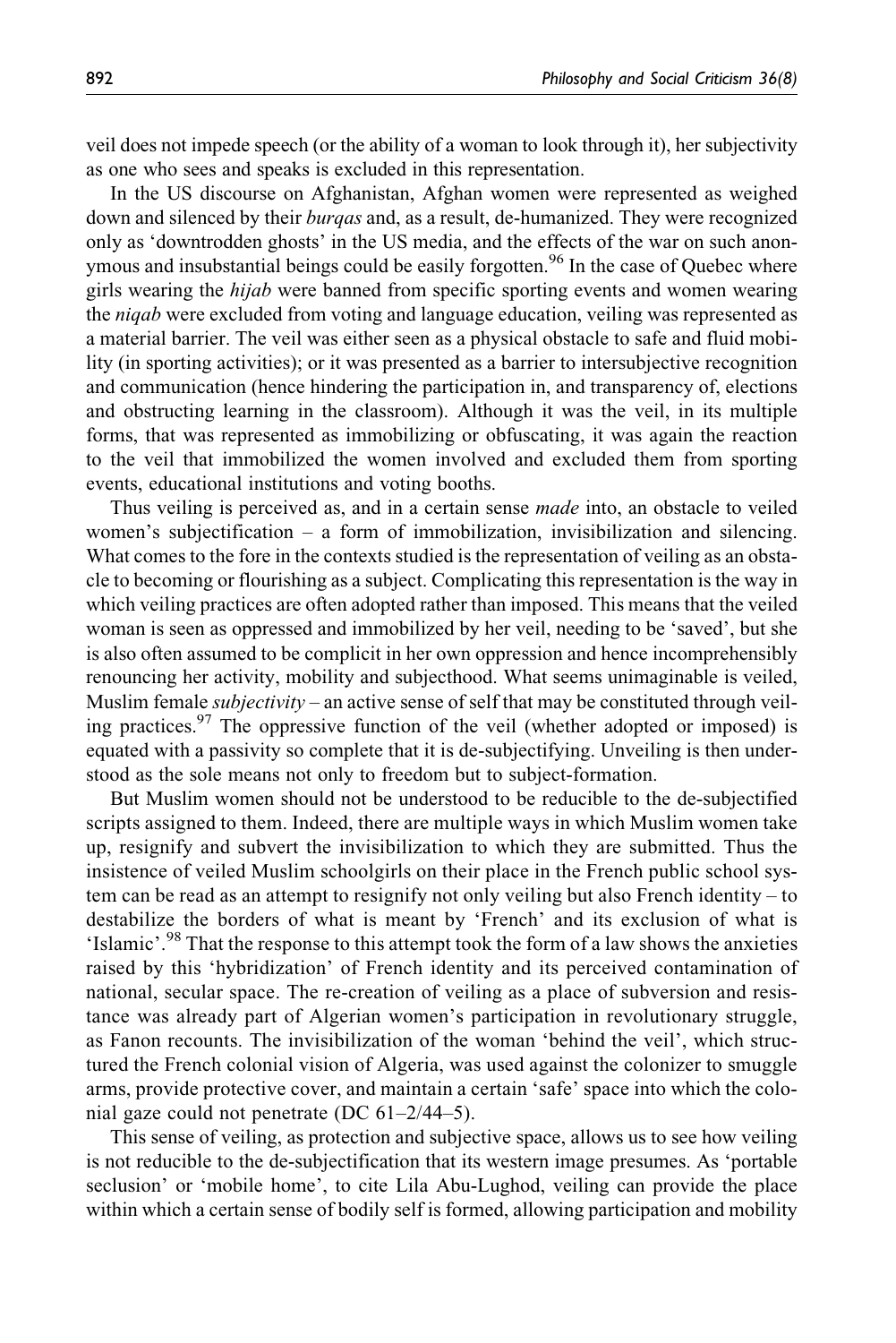in public spaces without contradicting conventions of modesty, community and custom (which define that space as gendered in various ways).<sup>99</sup> More so, veiling in some contexts provides the very means for women's self-constitution as pious subjects (as Saba Mahmood has recently shown in the case of the women's mosque movement in Egypt).<sup>100</sup> At the same time, in other contexts, the veil has been resignified as a place of political self-awareness and as a form of 'Islamic feminism'.<sup>101</sup> It should be noted that these different senses of veiling are not exhaustive of its possibilities, nor are all manifestations of veiled subjectivity necessarily subversive or feminist. By pointing to the multiplicity of meanings which veiling can take and its implication in subjectformation in different Muslim and western contexts, my aim is to indicate the complexity of the question without assigning any one meaning, liberatory or oppressive, to veiling. There is neither an essence to Muslim veils, nor is veiling easily reducible to any one dimension of sense.

The project of this article has been a critical one: to interrupt the stereotypical schemata according to which veiled Muslim women are seen and represented in western discourses. To do so, the tendency to focus on 'the veil' as a singular and homogeneous object had to be resisted. My approach, rather, has been to turn scrutiny back onto the vision that constructs veiling as oppressive, asking after its inner workings and elisions. For if Muslim women are not to be reduced to their images in western discourses, if other ways of living and making oneself as a subject are to become recognizable, then the structural limitations of these discourses and their investments in oppositional notions of gender and identity must be revealed. My aim has been to insert hesitation into habitual western perceptions of Muslim women, so as to critically deflect the desire to look and represent, commencing instead the effort of speaking with and listening.

#### Notes

I wish to acknowledge the support of the Social Sciences and Humanities Research Council of Canada and to thank Falguni Sheth, Cynthia Willett, Sally Haslanger, Linda Alcoff, Lawrence Blum, Anna Carastathis and Chloe Taylor for their comments on earlier versions of this article.

- 1. See Eric Raoult and André Gerin, *Proposition de résolution réaffirmant la prééminence des* valeurs républicaines sur les pratiques communautaristes et condamnant le port du voile intégral comme contraire à ces valeurs, no. 2272 (Paris: Assemblée Nationale, déposée le 28 janvier 2010). 'Full veil [voile intégral]' was meant to capture forms of veiling that covered more than the head. With this term that evoked at once Islamic 'integrism' and a physically totalizing cover, several forms of veiling could be amalgamated, notably full body covering (e.g. burqa) and face veils (e.g. niqab). The case of Faiza Mabchour who wore a face veil and who was refused French citizenship in June 2008 (after appealing her case to the Conseil d'E´tat) should also be recalled as an earlier recurrence of this question of the veil.
- 2. See Hanifa Chérifi, Application de la loi du 15 mars 2004 sur le port des signes religieux ostensibles dans les etablissements d'enseignement publics: Rapport au ministre de ´ l'éducation nationale, de l'enseignement supérieur et de la recherche (Paris: Ministère de l'éducation nationale, de l'enseignement supérieur et de la recherche, 2005).
- 3. In this vein, the law on the veil is understood as a symptom of *laicité*, itself construed as a 'French exception' (an oft used term to describe the way in which French national identity is defined as exceptional in its cultural, economic, or public policy). Here, this designates the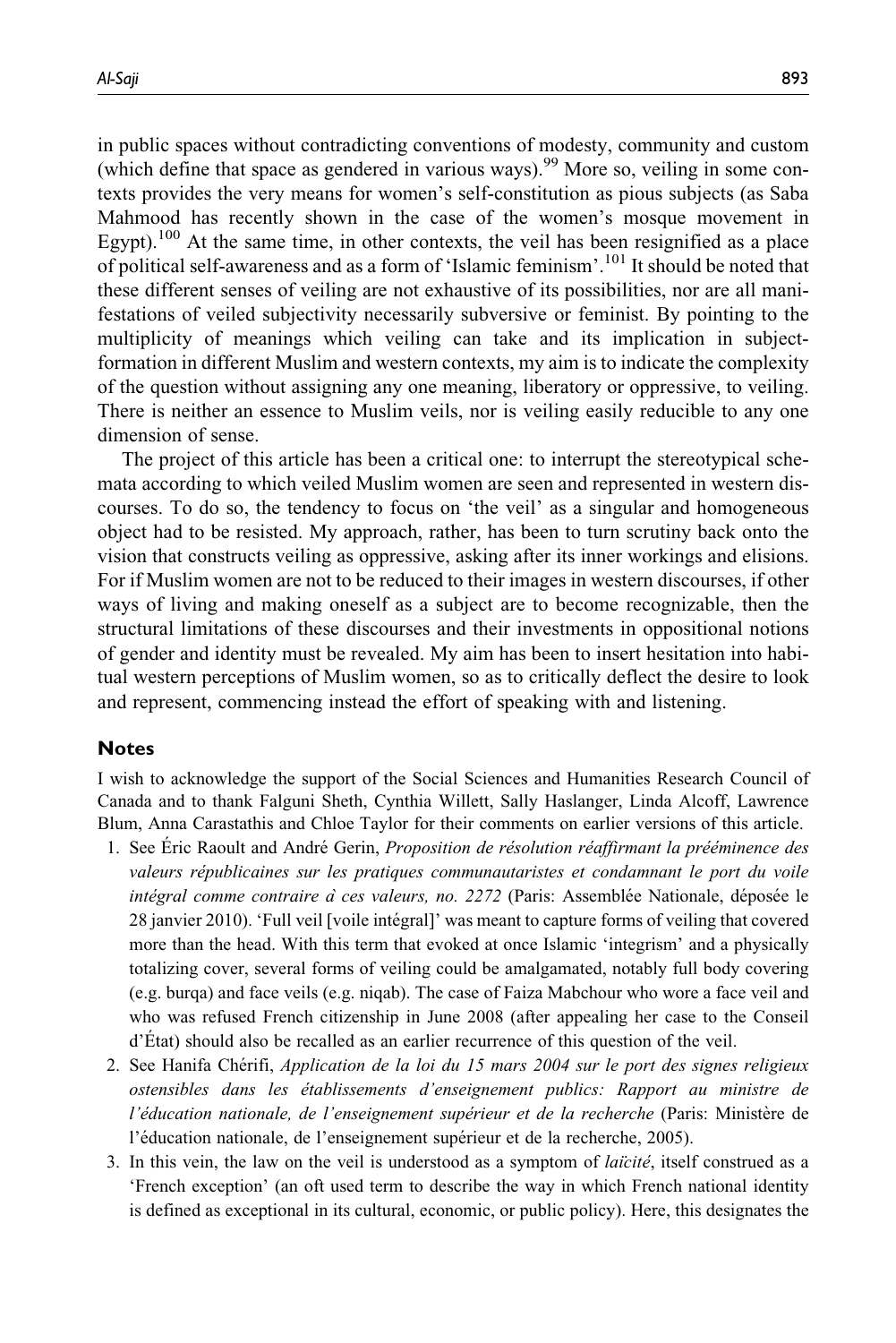French solution to the problem of demarcating the political from the religious and of defining the 'neutrality' of public space.

- 4. Christine Delphy, 'Une affaire française', in Le foulard islamique en questions, ed. Charlotte Nordmann (Paris: Éditions Amsterdam, 2004), pp. 64–71.
- 5. To limit the treatment of the veil to French nationalism or secularism misses how such discourses are themselves constructed *through* representations of the veil, not only in the French context but in other nationalist discourses. This risks either naturalizing the French law as a necessary extension of *laicité* or excusing other western policies towards immigrants and their descendants by comparison with the French way (e.g. Canadian or US policies of integration or assimilation).
- 6. Though the hijab was not banned from the public school system in Quebec. Several events illustrate this tendency: a Muslim girl from Ottawa was asked to remove her *hijab*, for purported safety reasons, at a soccer tournament in Laval in February 2007; she refused and her team withdrew from the tournament. A team of Quebec Muslim girls withdrew from a Tae Kwon Do tournament in Longueuil in April 2007, after the provincial Tae Kwon Do federation decided that the *hijab* (which would be worn under the mandatory protective helmet) contravened the dress code and posed a safety concern. Three days before the provincial election in March 2007, Quebec's chief returning officer issued a new election rule requiring all voters to uncover their faces for identification purposes; this reversed an earlier rule that allowed alternatives to facial identification. The decision came after several days of media controversy over women being allowed to vote while wearing the *niqab* (face veil) and emails to Elections Quebec from Quebeckers threatening to arrive at polling stations with masks. Though few women wear the *niqab* in Quebec and none asked for special accommodation while voting, the issue became an election item. All these events can be inscribed in the 'reasonable accommodation' debate in Quebec culminating in the work of the governmental commission headed by Gérard Bouchard and Charles Taylor ('Commission de consultation sur les pratiques d'accommodement reliées aux différences culturelles' whose final report was published in May 2008 under the title Fonder l'avenir: Le temps de la conciliation). More recently in 2010, a woman wearing the *niqab* was expelled from the French-language class for recently arrived immigrants that she had been attending at Cégep Saint-Laurent, in a suburb of Montreal. The decision by the Quebec Ministry of Immigration was a response to the reported 'recalcitrance' of the student and the construed necessity of facial communication in language instruction.
- 7. Although gender oppression is not the only lens through which veils are represented (they are also seen as 'religious', 'cultural', or sometimes 'political'), my point is that this dimension tends to predominate and to reinscribe how other aspects are read. (I will argue in section 1 that the veil is not just seen as any 'religious' symbol in the current French context, but as a gendered symbol, and is hence identified with the oppression of women in the name of religion.)
- 8. See Homa Hoodfar's perceptive analysis in 'The Veil in Their Minds and on Our Heads: The Persistence of Colonial Images of Muslim Women'. RFR/DFR 22(3/4) (1993): 5–18.
- 9. Though I will continue to use the word 'representation' below, this sense of representation as construction or constitution should be heard in the term.
- 10. Judith Butler, *Bodies that Matter: On the Discursive Limits of 'Sex'* (New York: Routledge, 1993), p. xi.
- 11. Though I do not mean to deny the patriarchal forms that Muslim cultures and communities may themselves take, I would claim that reducing the practice of veiling to the univocal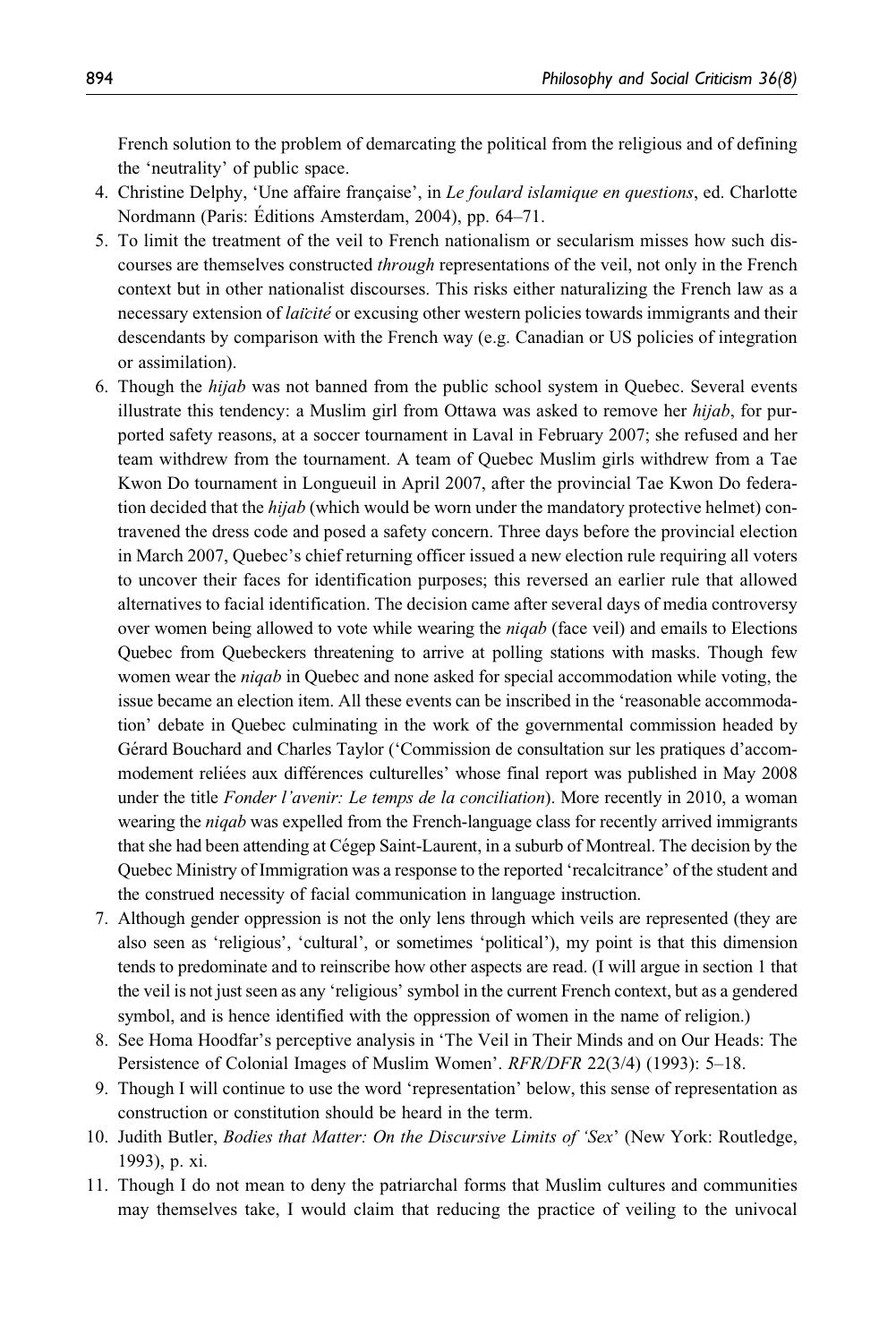dimension of patriarchal oppression elides modes of subjectivity that Muslim women develop in relation to, and through, veiling.

- 12. See Talal Asad, Formations of the Secular: Christianity, Islam, Modernity (Stanford, CA: Stanford University Press, 2003), p. 13. I am not claiming that the 'West' is a homogeneous context, any more than Islam is. Both are complex discursive fields, historically and representationally interconnected.
- 13. The law reads: 'Dans les écoles, les collèges et les lycées publics, le port de signes ou tenues par lesquels les élèves manifestent ostensiblement une appartenance religieuse est interdit.' The law also stipulates that disciplinary measures should be preceded by a dialogue with the student. ('Loi no. 2004-228 du 15 mars 2004 encadrant, en application du principe de laïcité, le port de signes ou de tenues manifestant une appartenance religieuse dans les écoles, collèges et lycées publics', Journal Officiel de la République Francaise, 17 mars 2004.)
- 14. An earlier, shorter discussion of this can be found in my French-language article 'Voiles racialisés: La femme musulmane dans les imaginaires occidentaux', Les ateliers de l'éthique: la revue du CRE<sup> $U$ M</sup> 3(2) (2008): 39–55.
- 15. The form of veiling in question was the head cover (or *hijab*). In an earlier period of the French debate, when the issue of Muslim veils in schools first arose (1989), the term 'chador [tchador]' was also commonly used. This probably had something to do with the recent memory of the Iranian Revolution (1979), though it was clearly misapplied to what the Muslim girls were wearing in French schools. The *chador* is a Persian term for a body covering that sits on the head and covers the whole body. That visibly different forms of clothing could so easily be amalgamated is itself telling.
- 16. As Charlotte Nordmann and Jérôme Vidal point out in their introduction to Le foulard islamique en questions, ed. Charlotte Nordmann (Paris: Éditions Amsterdam, 2004), p. 14. The hijab today describes a piece of cloth that covers the hair and neck, not the face.
- 17. This conjunction was coined purposely for the debate, as Michela Ardizzoni points out ('Unveiling the Veil: Gendered Discourses and the (In)Visibility of the Female Body in France', Women's Studies 33 [2004]:629–49[634– 5]). Ardizzoni also offers a positive rereading of the term from the point of view of Muslim women seeking to resignify their headscarves in the French context (643).
- 18. See Norma Claire Moruzzi, 'A Problem with Headscarves: Contemporary Complexities of Political and Social Identity', Political Theory 22(4) (1994): 653–72 (658). Particularly interesting is the distinction Moruzzi notes between *foulard* and *fichu*, the latter covering by definition a woman's head, neck and shoulders (667, citing Lacoste-Dujardin).
- 19. This is not to imply that the headscarf or *hijab* has the same meaning or form today that it did in previous Muslim societies. See Barbara Freyer Stowasser, 'The Hijab: How a Curtain became an Institution and a Cultural Symbol', in Humanism, Culture, and Language in the Near East: Studies in Honor of Georg Krotkoff, ed. Georg Krotkoff, Asma Afsaruddin and A. H. Mathias Zahinsen (Winona Lake, IN: Eisenbrauns, 1997), pp. 87–104.
- 20. This list is not exhaustive. Hijab and chador have been defined above. The *niqab* indicates a form of face veil with an opening that leaves the eyes uncovered, while the *burqa* is a form of body cover, typically worn by some ethnic populations in Afghanistan, that extends from the head to the feet with a mesh over the face to see through. Indeed, some of these 'veils' would be considered forms of *unveiling* from the perspective of other contexts, historical periods and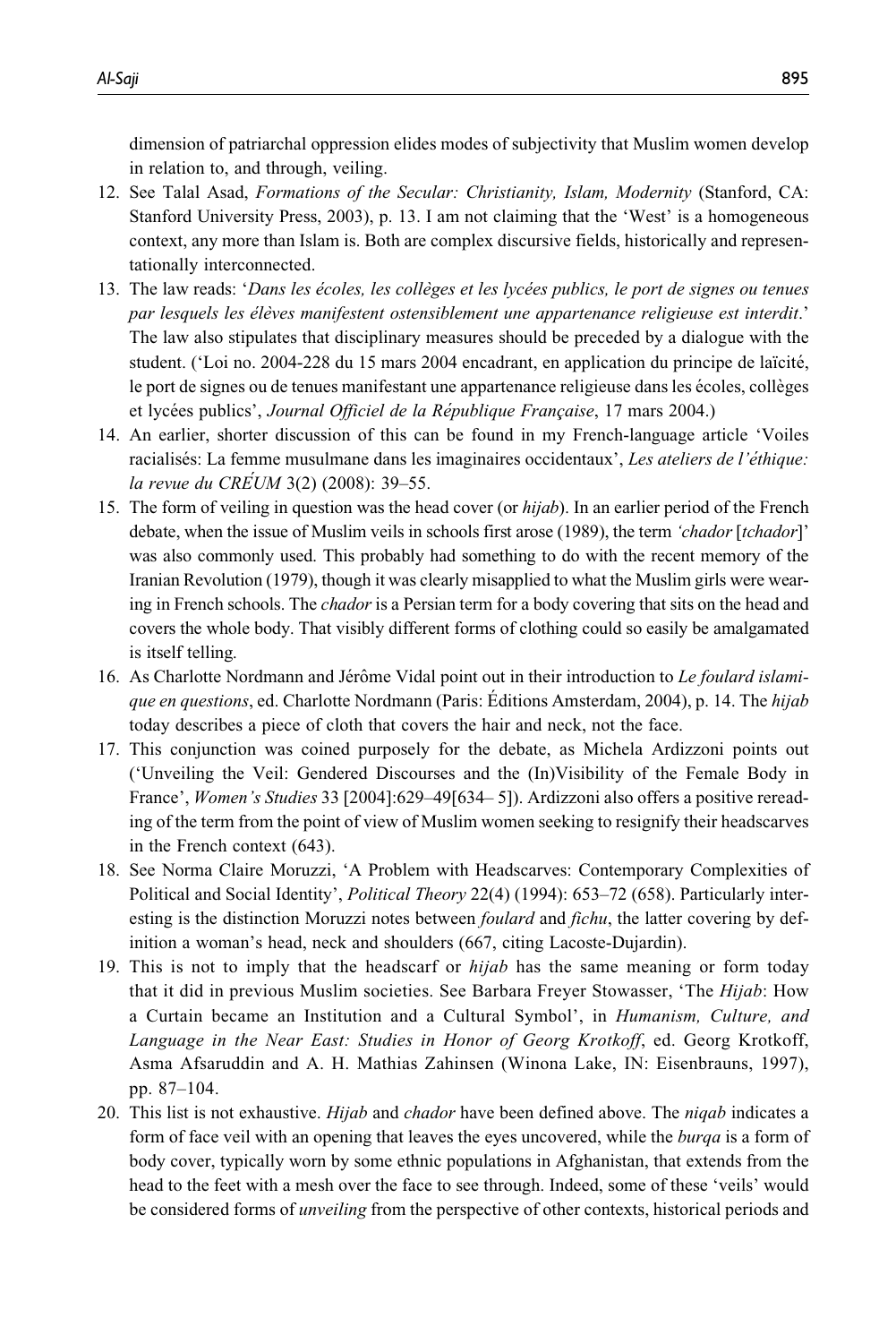modes of veiling (e.g. the *hijab*, since it does not cover the face, would have been seen as a form of unveiling in early  $20<sup>th</sup>$ -century Iraq or Egypt).

- 21. For a summary of the events from 1989 to 2004 leading up to the law on the veil, see Natalie Benelli, Ellen Hertz, Christine Delphy, Christelle Hamel, Patricia Roux and Jules Falquet, 'De l'affaire du voile à l'imbrication du sexisme et du racisme', Nouvelles Questions Feministes 25(1) (2006): 4–11, and Joan Wallach Scott, The Politics of the Veil (Princeton, NJ: Princeton University Press, 2007), pp. 21–41.
- 22. The Conseil d'État is the highest authority in questions of administrative justice in France. The existing law was the law of 1905 establishing the separation of church and state. This law guarantees 'freedom of conscience' under pre-established conditions; it does not treat directly of public education, which was dealt with previously in the Jules Ferry laws (1881–2). (See Christine Delphy, 'Antisexisme ou antiracisme? Un faux dilemme', Nouvelles Questions Feministes 25(1) [2006]: 59–83 [81–2].) The first article of the 1905 law reads: 'La République assure la liberté de conscience. Elle guarantit le libre exercice des cultes sous les seules restrictions édictées ci-après dans l'intérét de l'ordre public.' ('Loi du 9 décembre 1905 concernant la séparation des Églises et de l'État', *Journal Officiel de la République* Française, publiée 11 décembre 1905.)
- 23. What this meant for Samira Saidani and Leila and Fatima Achaboun in Creil was that they still could not wear the headscarf in the classroom. Eventually, they accepted the compromise that meant they had to drop their headscarves to their shoulders during class. (See Moruzzi, 'A Problem with Headscarves', 669.) At the same time, however, other girls in other schools in France could wear the veil.
- 24. Benelli et al., 'De l'affaire du voile', 6; Delphy, 'Antisexisme ou antiracisme?', 60. See also Scott, *The Politics of the Veil*, pp. 97–8, for how the interpretation of secularism became absolutist in debates on the veil. Though I agree with Scott that this was motivated by other factors such as racism toward 'immigrants', I also want to show how these factors were reduced in the debate to the representational schema of gender oppression in Islam, and how it is this schema that finally allowed such racism to pass almost unnoticed. Interestingly, this representation found a certain consensus among left and right, so that even some opponents of the law accepted the equation of Muslim veiling with gender oppression (see, for instance, Etienne Balibar, 'Dissonances within Laicité', Constellations 11(3) [2004]: 353–67 [359]).
- 25. For a formulation of this position in the popular press, see the petition in the magazine Elle at the end of 2003 ('Un appel à Jacques Chirac de femmes favorables à une loi', *Elle*, 8 décembre 2003).
- 26. Notably, Elisabeth Badinter, Régis Debray, Alain Finkielkraut, Elisabeth de Fontenay and Catherine Kintzler in a letter addressed to the then Minister of Education, Lionel Jospin, entitled 'Profs, ne capitulons pas!' Published in Le Nouvel Observateur, 2–8 November, 58–9 (the letter was dated 27 October 1989).
- 27. For the history of how this argument became central to the pro-law movement, see Benelli et al., 'De l'affaire du voile', 6–9; Delphy, 'Antisexisme ou antiracisme?', 61–4. Of particular interest is the problematic role of the organization Ni Putes Ni Soumises (founded 2003) in the pro-law movement (see Judith Ezekiel, 'French Dressing: Race, Gender, and the Hijab Story', Feminist Studies 32(2) [2006]: 256–78).
- 28. For the ways in which the hearings and deliberations of the Stasi Commission came to conflate the defense of gender equality with a ban on veiling, see Jean Baubérot, 'La commission Stasi: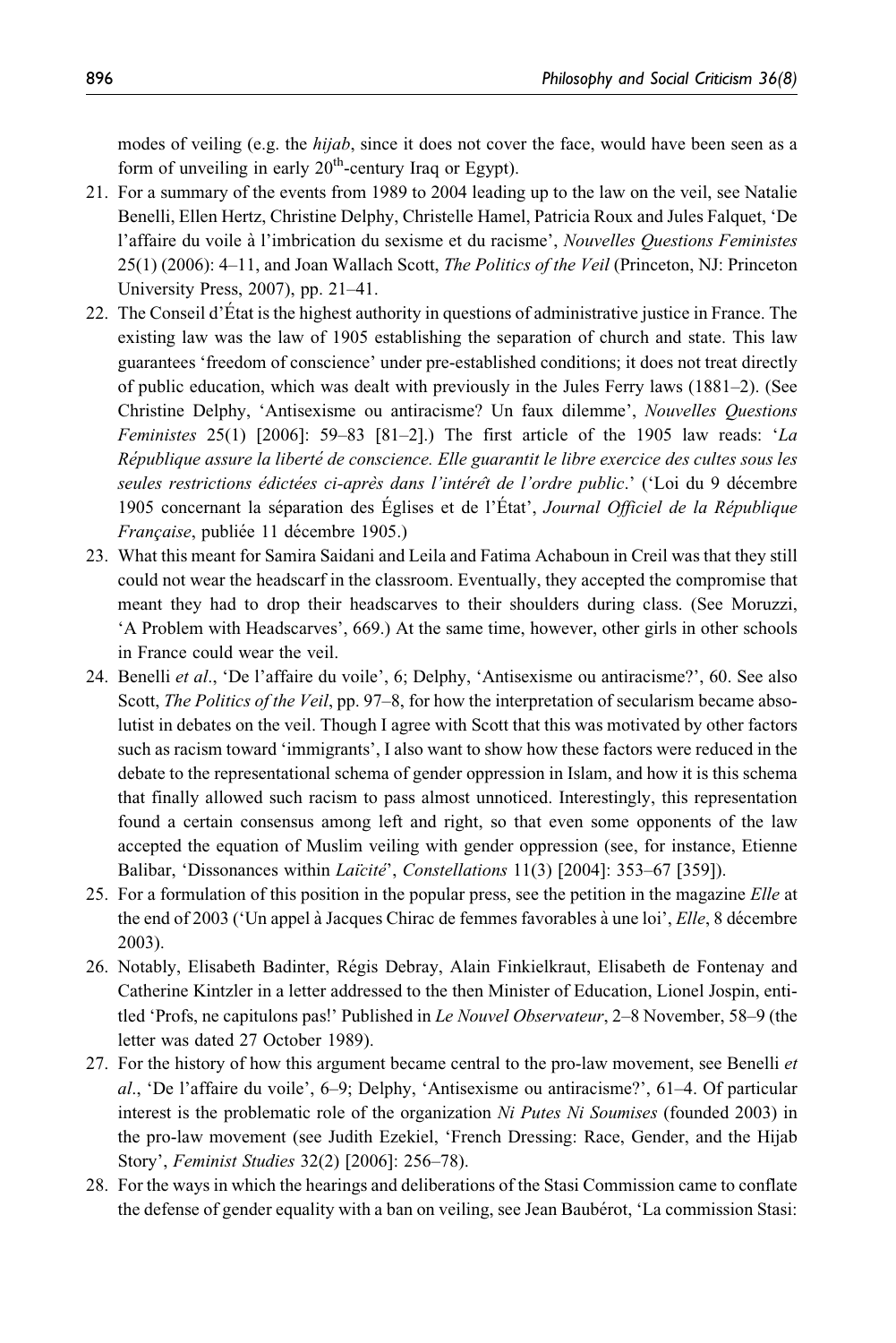Entre laïcité républicaine et multiculturelle', Historical Reflections 34(3) (2008): 7–20  $(13-14)$ . Baubérot was the only member of the Stasi Commission to abstain from supporting the recommendation to ban religious signs in schools (though, in a separate vote, he voted in favor of the commission's report itself).

- 29. Bernard Stasi, Commission de Refléxion sur l'Application du Principe de Laicité dans la République: Rapport au Président de la République (Paris: Présidence de la République, 2003), pp. 15, 46–7. It is noteworthy that the commission addresses the need for a law by arguing that increased attention to the gender discrimination of the veil showed how the 'problem' had itself intensified between 1989 and 2003 (pp. 29–31). The law on religious signs was among the commission's 26 recommendations, but the only one to be implemented (pp. 66–9).
- 30. Badinter et al., 'Profs, ne capitulons pas!', 58–9.
- 31. This was formulated as a problem in the concrete application of the principle of *laicité*, not as a contradiction within the principle itself. The principle (and hence the law of 1905) was construed as needing to be strengthened. See the then President Jacques Chirac's national address on 17 December 2003, 'Discours relatif au respect du principe de laïcité dans la république', in Guide Républicain: L'idée républicaine aujourd'hui (Paris: Delagrave Édition, 2004), p. 14.
- 32. One example of this is found in Badinter *et al.*, 'Profs, ne capitulons pas!',  $58-9$ : 'Tolerer le foulard islamique, ce n'est pas accueillir un être libre (en l'occurrence une jeune fille), c'est ouvrir la porte à ceux qui ont décidé, une fois pour toutes et sans discussion, de lui faire plier l'échine.
- 33. See Delphy, 'Antisexisme ou antiracisme?', 64. Delphy cites Elisabeth Badinter as one of those who declare the sexism of French society inexistent.
- 34. Badinter et al., 'Profs, ne capitulons pas!', 58–9.
- 35. Delphy, 'Antisexisme ou antiracisme?', 60–1.
- 36. Delphy, 'Une affaire française', pp. 64, 67.
- 37. See the hesitations articulated by Judith Ezekiel, and her avowed silence, in 'French Dressing', 258.
- 38. See, for example, the article by Catherine Albertini from 10 November 2003, 'Non au voile mais non à l'exclusion des mineures de l'école laïque!' Accessed 20 November 2006: http://www.sisyphe.org
- 39. For an example of this, see the portrayal of Delphy by Bronwyn Winter, 'Secularism aboard the Titanic: Feminists and the Debate over the Hijab in France', Feminist Studies 32(2) (2006): 279–98 (281, 291–2). It should be noted that in my research, Delphy is one of the few French feminists to give an analysis of the imbrication of sexism and racism in the formulation of the law and to question the identification of the law with feminism.
- 40. For more on the silencing of veiled women's voices in the French press, see Ardizzoni, 'Unveiling the Veil', 639–41; Moruzzi, 'A Problem with Headscarves', 660, 668. And section 4 below.
- 41. Benelli et al., 'De l'affaire du voile', 7–8. I do not mean to repeat this mutual exclusion here; obviously the category of veiled women can include feminists and that of feminists includes veiled and non-veiled women.
- 42. 'Ostensible' replaced the term 'visible' that the French government had initially intended to use. See Balibar, 'Dissonances within *Laicité'*, 366–7. The reason for this change was reportedly to avoid explicit contradiction with the European Human Rights Convention's articles on freedom of religious expression. But it should also be noted that banning all 'visible' signs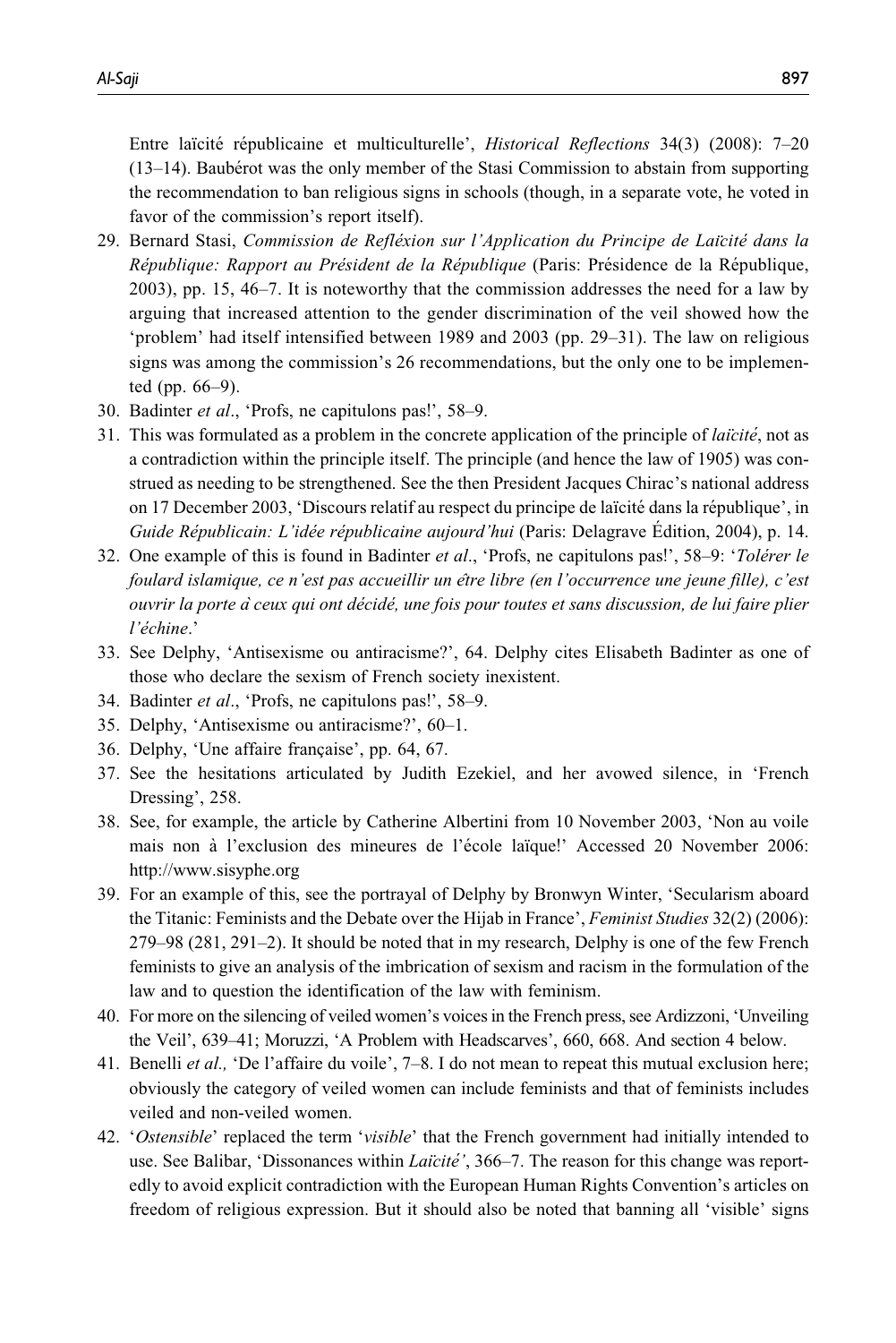could have included small crosses, which were eventually allowed under the law since they were seen as discreet rather than conspicuous.

- 43. The distinction between 'conspicuous [*ostensible*]' and 'discreet' religious signs can be found in the Stasi Commission's report (Stasi, *Commission de Refléxion*, p. 68) and again in Jacques Chirac's national address of 17 December 2003: 'Les signes discrets, par exemple une croix, une étoile de David, ou une main de Fatima, resteront naturellement possibles. En revanche les signes ostensibles, c'est-à-dire ceux dont le port conduit à se faire remarquer et reconnaître immédiatement à travers son appartenance religieuse, ne sauraient être admis. Ceux-là - le voile islamique, quel que soit le nom qu'on lui donne, la kippa ou une croix manifestement de dimension excessive  $-n'$  ont pas leur place dans les enceintes des écoles publiques' (Chirac, 'Discours relatif', p. 16).
- 44. I owe this argument to Balibar, 'Dissonances within *Laicité'*, 363, and Moruzzi, 'A Problem with Headscarves', 664–5.
- 45. This is not to mention the observance of traditional Christian holidays. It is not surprising that the Stasi Commission's suggestion of adding new holidays (from Judaism or Islam) to the educational calendar was rejected by Chirac in the same discourse in which he recommended the law on religious signs (Chirac, 'Discours relatif', p. 17).
- 46. I am pointing to different ways in which *Gestalt* vision may work: as continuity between figure and ground, as contextual prominence, or as opposition. In the case of the secular–religious binary, my point – following Talal Asad – is that what appears as conspicuously 'religious' is constituted in relation to the 'secular', where these are intertwined and coexistent constructs rather than in-themselves essences (Asad, Formations of the Secular, pp. 14, 25).
- 47. Though crosses are religious signs, they are for the most part seen as discreet (except when 'excessively' large). Veils, however, whatever size they may be and even if they take the form of headbands, are always conspicuous (Ezekiel, 'French Dressing', 261). The lack of imagination in the French discourse on religious signs, in particular when it comes to enumerating what may count as a conspicuous Christian sign, is indicative of the differential perception at play.
- 48. See the insistence on *mixité* not only in schools but also in hospitals at the end of Chirac's national address (Chirac, 'Discours relatif', pp. 17–18).
- 49. As Françoise Gaspard points out, *mixité* came into effect at the end of the 1960s in French public schools, mainly for economic considerations: 'Femmes, foulards et République', in Le foulard islamique en questions, ed. Charlotte Nordmann (Paris: Éditions Amsterdam, 2004), pp. 72–80 (p. 78).
- 50. See Afsaneh Najmabadi, 'Gender and Secularism of Modernity: How can a Muslim Woman be French?', Feminist Studies 32(2) (2006): 239–55 (246–8).
- 51. Frantz Fanon, A Dying Colonialism, trans. H. Chevalier (New York: Grove Press, 1965); French-language edn,  $L'an V$  de la révolution algérienne (Paris: La Découverte, 2001) [1959]); henceforth cited as DC with English-language pagination followed by French.
- 52. The *haik* designated a white sheet that sat on the head and covered the body. As with other forms of veiling, it could be held in such a way as to provide more or less cover (for instance, for the face).
- 53. I am drawing on Edward Said for whom colonialism is not only material and economic, but cultural and representational; see Orientalism (London: Penguin Books, 1978), p. 156.
- 54. Frantz Fanon, Black Skin, White Masks, trans. C. L. Markmann (New York: Grove Press, 1967).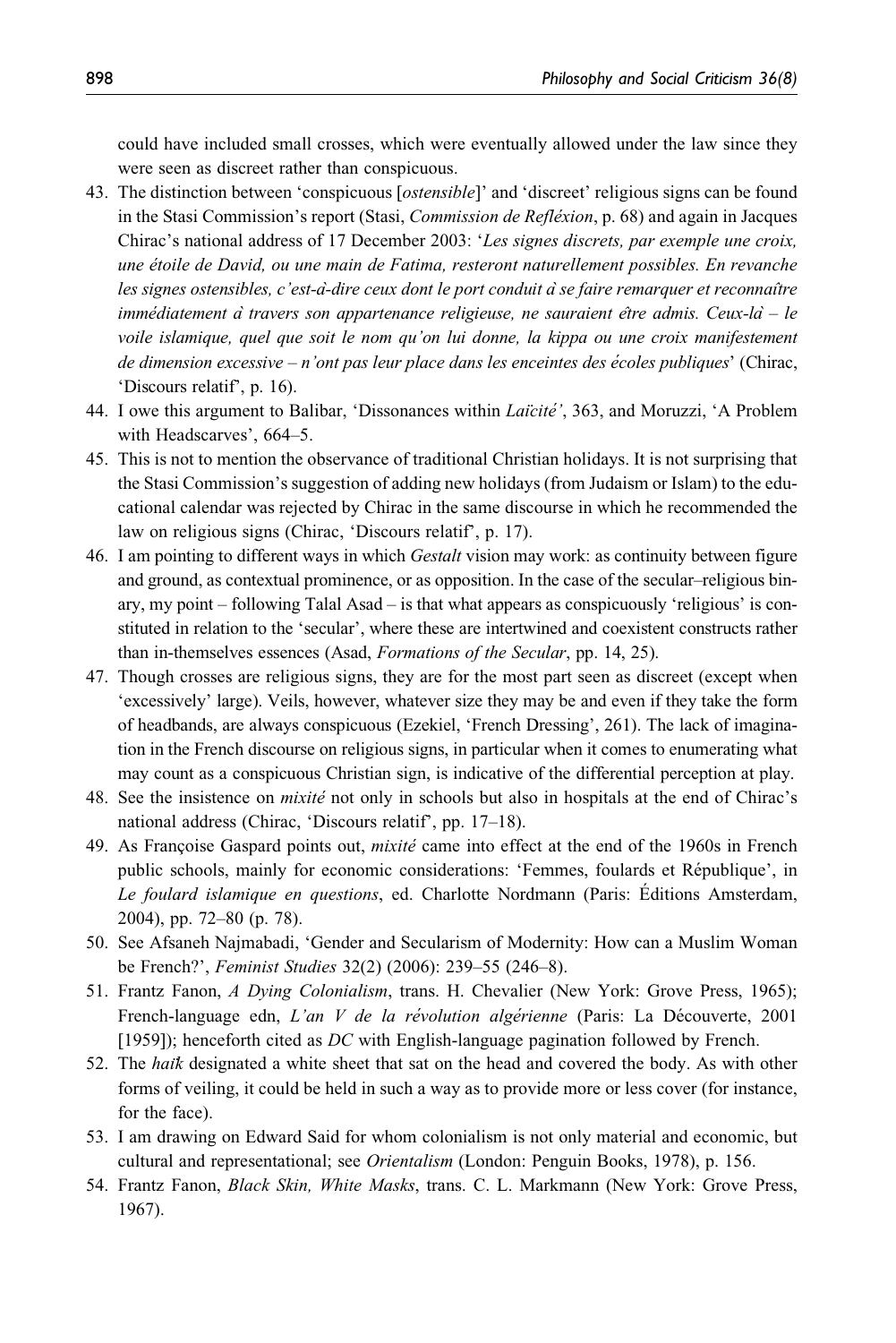- 55. ibid., pp. 190–1.
- 56. ibid., pp. 192, 194.
- 57. This is not to imply that other senses are immune to racism. See Linda Martin Alcoff, 'Habits of Hostility: On seeing Race', Philosophy Today 44 (Supplement 2000): 30–40 (38).
- 58. Maurice Merleau-Ponty, Phenomenology of Perception, trans. C. Smith (London: Routledge & Kegan Paul, 1962), p. 153.
- 59. Linda Martín Alcoff, Visible Identities: Race, Gender, and the Self (Oxford: Oxford University Press, 2006), pp. 95, 114.
- 60. Merleau-Ponty, Phenomenology of Perception, pp. xvii, 143–4.
- 61. See Alcoff's appropriation of Merleau-Ponty in 'Toward a Phenomenology of Racial Embodiment', in Race, ed. Robert Bernasconi (Oxford: Blackwell Publishers, 2001), pp. 267–83 (pp. 275–6).
- 62. Indeed, Fanon understands racism and colonialism as pathological for both colonized and colonizer (Black Skin, White Masks, p. 11). He does not see racist vision as inevitable, but presents the possibility of disalienation through revolutionary engagement and the production of a 'new humanism'.
- 63. See Alcoff, 'Toward a Phenomenology', p. 276.
- 64. Afsaneh Najmabadi warns against the easy equation of veiling with containment and control of female sexuality by Muslim societies. This equation is based, she argues, on a construction of female sexuality as naturally heterosocial and heterosexual. But if veiling in fact allows female homosociality, while at the same time regulating and hence generating a particular form of heterosexuality (based on who veils in the presence of whom), then veiling must be read differently ('Gender and Secularism of Modernity', 246–8).
- 65. Marilyn Frye, The Politics of Reality: Essays in Feminist Theory (Freedom, CA: Crossing Press, 1983), pp. 66–72.
- 66. I agree with Joan Scott that the reaction against veiling reveals an anxiety about a different system of gender and sexuality, one whose logic belies the 'naturalness' of the French organization of sex (see her remarkable analysis in *The Politics of the Veil*, pp. 151–74). I differ, however, in that I do not want to assume two opposed systems of sexuality, one 'open' and the other 'covered', but a multiplicity of possible organizations. I take the opposition between open and covered (France and Islam) to be the product of a particular point of view, the French one, and seek to show how the very construction of Muslim sexuality as 'covered' (read as repressed, though not by Scott herself) is a means for naturalizing the French organization of sexuality and desire. The image of the veil functions here as a 'constitutive outside'.
- 67. The elision of veiled women's own ways of seeing and being is hence a structural aspect of the colonial visual field. To borrow Fanon's expression, veiled women have no 'ontological resistance' in the eyes of the colonizer (although colonized men are attributed their own ways of seeing, albeit condescendingly) (Black Skin, White Masks, p. 110).
- 68. In contrast, see Lila Abu-Lughod's description of the burqa as 'mobile home', or 'portable seclusion' (drawing on Hanna Papanek's work). Abu-Lughod's point is that veiling *allows* the mobility of women outside the home, while observing the moral requirements and gendered space of the community. (Lila Abu-Lughod, 'Do Muslim Women Really need saving? Anthropological Reflections on Cultural Relativism and Its Others', American Anthropologist, 104(3) [2002]: 783–90 [785].)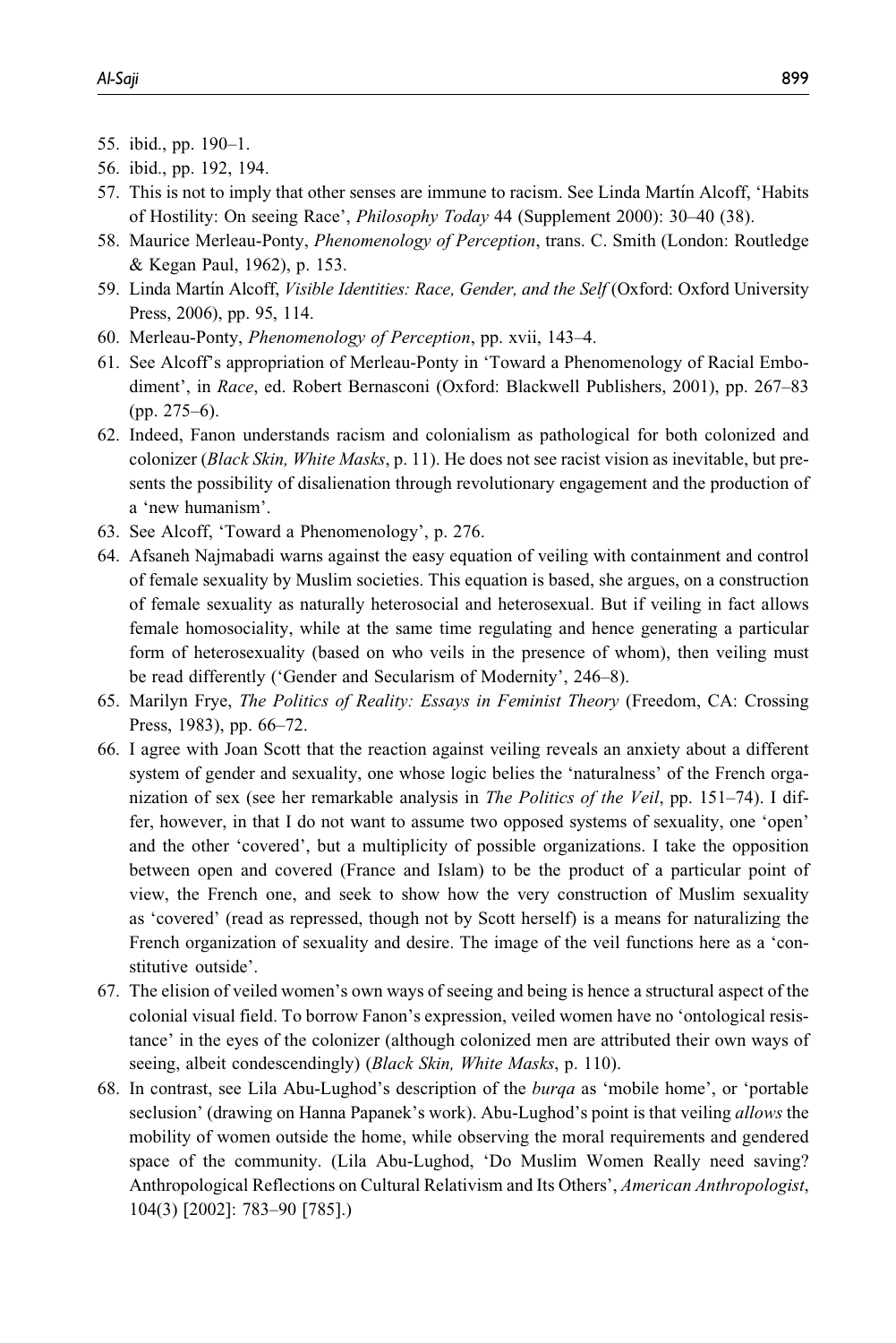- 69. Fanon's account does not always escape such reduction. See his description of the prerevolutionary Algerian woman as a 'minor', in comparison to her revolutionary 'entry into history' (DC 106-7/91-3).
- 70. Mohja Kahf has shown the historicity of this image of the Muslim woman as oppressed, associating it with the colonial expansion of western powers and uncovering very different images of Muslim women from other periods of western history and literature, in Western Representations of the Muslim Woman: From Termagant to Odalisque (Austin: University of Texas Press, 1999). See also Falguni Sheth, Toward a Political Philosophy of Race (Albany: State University of New York Press, 2009), pp. 95–107, for an insightful analysis of modern liberal discourses on the veil.
- 71. Leila Ahmed, Women and Gender in Islam: Historical Roots of a Modern Debate (New Haven, CT: Yale University Press, 1992), pp. 149–68.
- 72. I have dealt with this discourse in my article 'Muslim Women and the Rhetoric of Freedom', in Constructing the Nation: A Race and Nationalism Reader, ed. Mariana Ortega and Linda Martin Alcoff (Albany: State University of New York Press, 2009), pp. 65–87.
- 73. See Charles Hirschkind and Saba Mahmood, 'Feminism, the Taliban, and Politics of Counter-Insurgency', Anthropological Quarterly 75(2)(2002): 339–54.
- 74. 'Radio Address by Mrs. Bush'. 17 November 2001. Accessed 13 November 2006: http:// www.whitehouse.gov/news/releases/2001/11/ 20011117.html
- 75. See Sharon Lerner, 'Feminists agonize over War in Afghanistan', The Village Voice, 1 November 2001.
- 76. Chandra Talpade Mohanty, 'Under Western Eyes: Feminist Scholarship and Colonial Discourses', in Feminism Without Borders: Decolonizing Theory, Practicing Solidarity (Durham, NC: Duke University Press, 2003), pp. 17–42; Marnia Lazreg, 'The Triumphant Discourse of Global Feminism: Should Other Women be known?', in Going Global: The Transnational Reception of Third World Women Writers, ed. Amal Amireh and Lisa Suhair Majaj (New York: Garland, 2000), pp. 29–38; and Delphy, 'Antisexisme ou antiracisme?', 59–83. I owe the term 'colonial feminism' to Leila Ahmed (Women and Gender in Islam, 151), while 'imperial' feminism or 'global' feminism are terms that critically describe trends in western feminism. There is a difference in emphasis between the two terms, though the paternalism they describe is the same: 'colonial feminism' points to the use of feminist arguments in colonial projects of domination (with which some women and feminists were complicit); 'imperial feminism' indicates the tendency within some western feminist movements to adopt a paternalistic attitude towards women of other cultures, generalize their own social values acontextually, and explicitly or inadvertently support imperialist interventions into those cultures.
- 77. This draws on Mohanty's argument in 'Under Western Eyes', pp. 31, 38–42.
- 78. See Nordmann and Vidal, Le foulard islamique en questions, p. 11; Najmabadi, 'Gender and Secularism of Modernity', 253; and Ardizzoni, 'Unveiling the Veil', 645.
- 79. Muslim women's voices are taken to be ventriloquized by 'fundamentalist' Muslim men, unless they are seen as 'escapees' (which requires unveiling). E.g. the march against the law on the veil was described in terms of 'bearded men keeping watch over the rows of veiled women' (Ezekiel, 'French Dressing', 258).
- 80. While oppression is seen as the nature of Islam, freedom is naturalized to western social orders. Women or 'gender', on the other hand, are assumed to be the same across contexts, blank slates to which repression or freedom can be applied.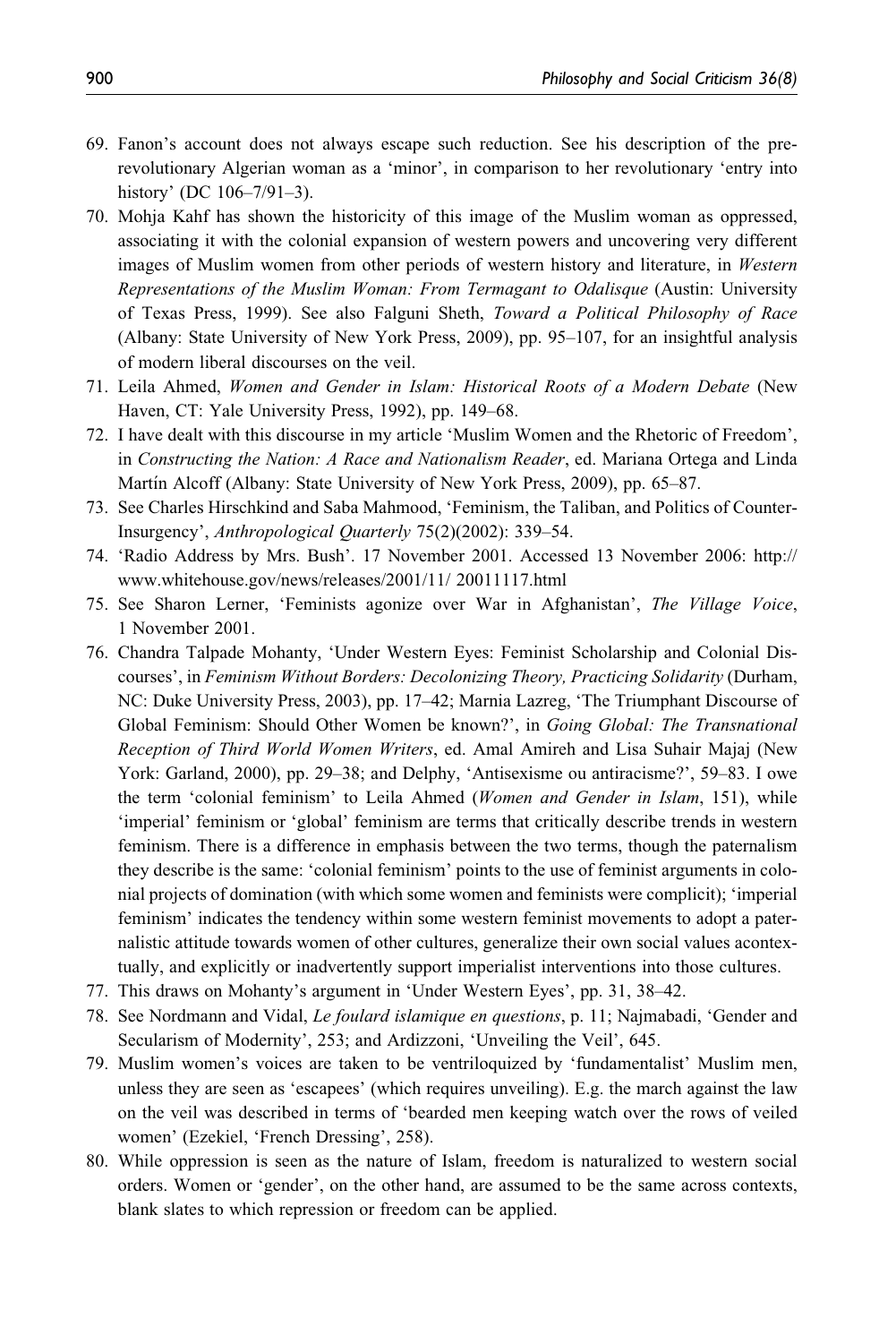- 81. Delphy, 'Antisexisme ou antiracisme?', 59–83.
- 82. For different ways of theorizing the continuity between cultural and biological racism, see Etienne Balibar, 'Is there a ''Neo-Racism''?', in Race, Nation, Class: Ambiguous Identities (London: Verso, 1991), pp. 17–28; David Theo Goldberg, Racist Culture: Philosophy and the Politics of Meaning (Oxford: Blackwell Publishers, 1993), pp. 70–4; and Tariq Modood, '''Difference'', Cultural Racism and Anti-Racism', in Race and Racism, ed. Bernard Boxill (Oxford: Oxford University Press, 2001), pp. 238–56.
- 83. By naturalizing racist conduct towards, and intolerance of, other cultures, cultural racism according to Balibar displaces biologism but does not eliminate it ('Is there a ''Neo-Racism''?', p. 26)
- 84. Merleau-Ponty, *Phenomenology of Perception*, p. 143.
- 85. Frantz Fanon and Homa Hoodfar have pointed to the immobilizing effects of de-veiling on previously veiled women (Fanon, DC 59/42, and Hoodfar, 'The Veil in Their Minds and on Our Heads', 10–11).
- 86. Balibar, 'Is there a ''Neo-Racism''?', p. 22.
- 87. It is in this way that the supporting role of phenotypical difference in cultural racism can be understood. Since it is the body as a whole that is racialized, phenotypical differences that would otherwise have been seen as indifferent become over-determined through this form of racism. It is hence no coincidence that the image of the veiled Muslim woman is also of a non-'white' woman, and that 'white' women who choose to veil pose a problem for the western imaginary. (Hoodfar, 'The Veil in Their Minds and on Our Heads', 14–15.)
- 88. Lazreg, 'The Triumphant Discourse of Global Feminism', p. 31; Balibar, 'Is there a ''Neo-Racism''?', 25.
- 89. The representation of Muslim families in contemporary French discourse provides a telling example of affective relations that are flattened to the sole dimension of gender oppression. (See Badinter et al., 'Profs, ne capitulons pas!', 58–9. Cf. Delphy, 'Antisexisme ou antiracisme?', 73–5. It should be noted that this representation is also a feature of Laura Bush's radio address of 17 November 2001, discussed above.)
- 90. For subjectivity and subject-position, see Alcoff, Visible Identities, p. 148. Since my essay is a critique of representation, it has mainly examined the limits of the subject-positions assigned to veiled women in western contexts.
- 91. I owe the term 'invisibilisation' to Nordmann and Vidal, Le foulard islamique en questions, p. 11.
- 92. The French press generally referred to suspended students only by their first names. They were largely treated as silent, or, when they were quoted, their voices were mediated and reframed. (Moruzzi, 'A Problem with Headscarves', 668; Ardizzoni, 'Unveiling the Veil', 643.)
- 93. In total the commission heard more than 100 people. The two veiled women interviewed were Saïda Kada (co-author of the book, L'une voilée, l'autre pas) and Fathia Ajbli, on 5 December 2003 (Stasi, *Commission de Refléxion*, p. 74). This was only six days before the report was submitted and according to one member of the commission, Jean Baubérot, the report had been largely composed at that point, the deadline having been moved forward (Interview in 'Emission Arrêt sur Image', La Cinq, 13 March 2004). Another commission member, Alain Touraine, suggested that there was a decision, early in the organization of the commission, not to invite veiled women to speak (Philippe Bernard, 'Controverse autour de l'unique audition de musulmanes voilées', Le Monde, 2 February 2004). It appears that the